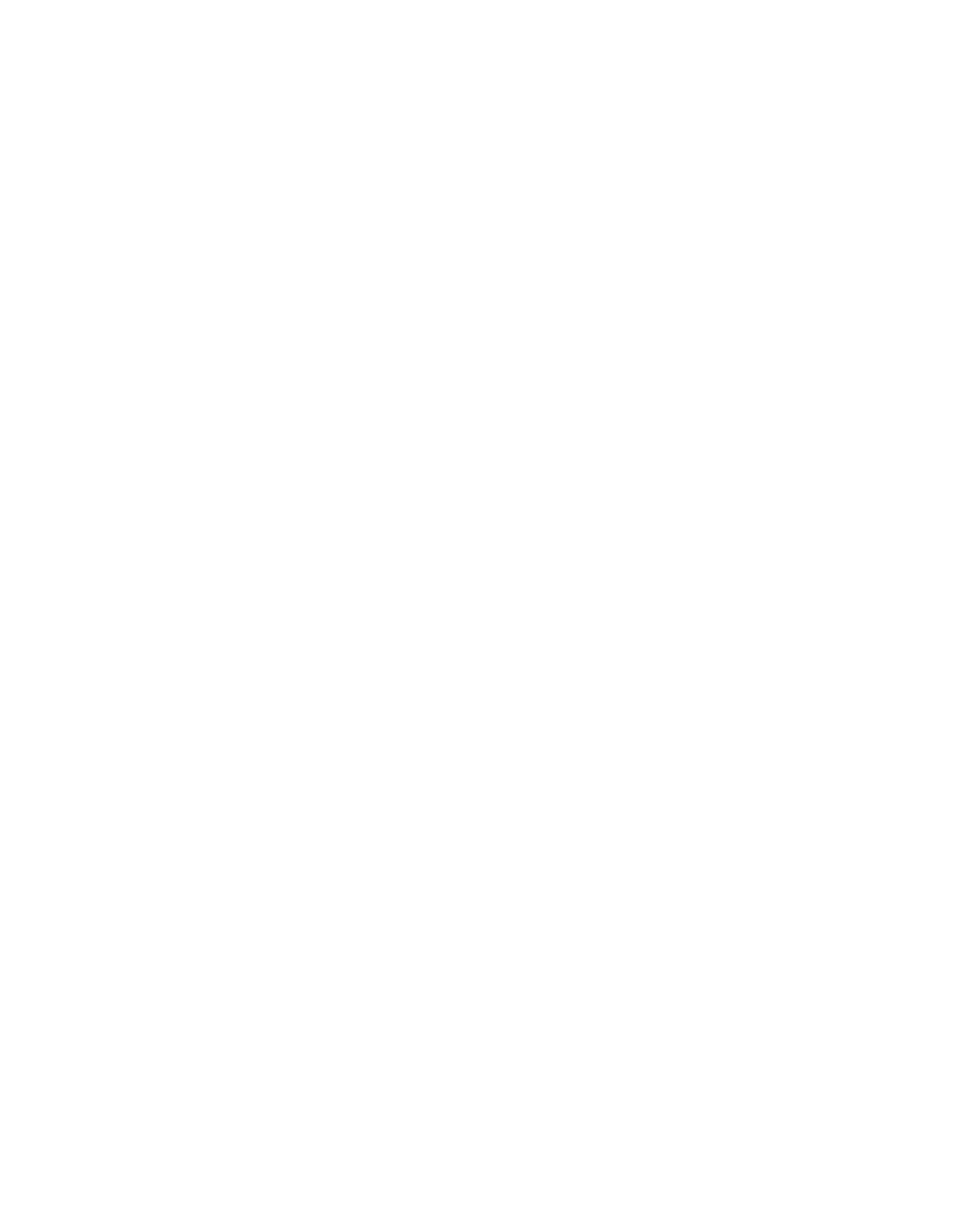# **Table of Contents**

|              | <b>INTRODUCTION</b>                        | 1                |
|--------------|--------------------------------------------|------------------|
| $\mathbf{1}$ | <b>RESULTS OF ANALYSIS</b>                 | $\boldsymbol{4}$ |
|              | 1.1 Energy Use & CO <sub>2</sub> Emissions | $\boldsymbol{4}$ |
|              | 1.2 NO <sub>x</sub> and PM Emissions       | 8                |
| $\mathbf{2}$ | <b>DATA SOURCES</b>                        | 12               |
|              | 2.1 Energy Use & CO <sub>2</sub> Emissions | 12               |
|              | 2.1 NO <sub>x</sub> and PM Emissions       | 13               |
| $3^{\circ}$  | <b>CALCULATION METHODOLOGY</b>             | 16               |
|              | 3.1 Energy Use & CO <sub>2</sub> Emissions | 16               |
|              | 3.2 NO <sub>x</sub> and PM Emissions       | 17               |

## **APPENDIX A - NTD Mode Definitions**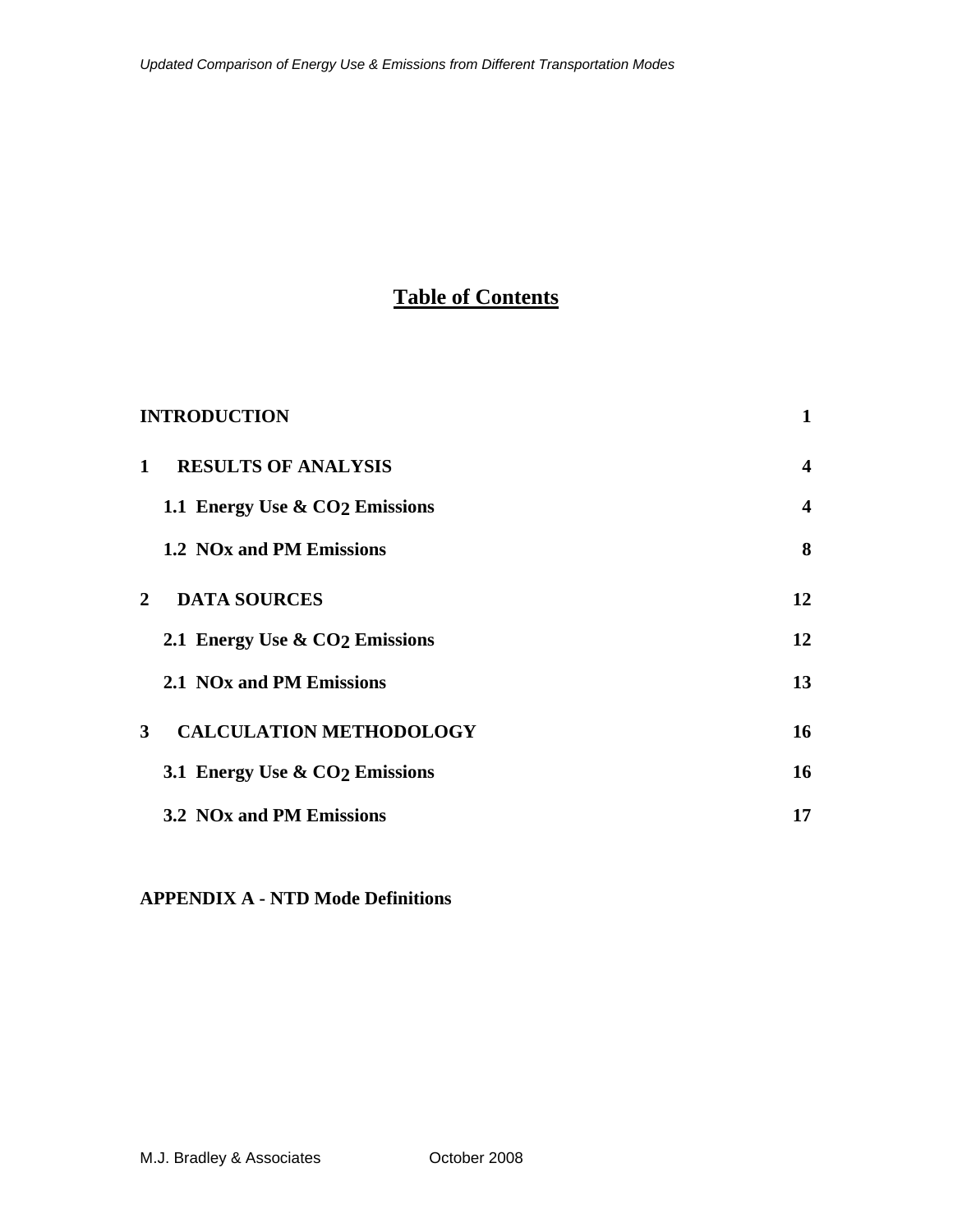# **Introduction**

This analysis is intended to evaluate the environmental performance of Highway Motorcoach operations, by comparing the energy use and exhaust emissions of motorcoaches with the energy use and exhaust emissions of other common transportation vehicles/modes.

 Including motorcoaches, a total of twelve transportation modes are included in the analysis, as follows:

- **Highway Motorcoach** According to the American Bus Association vehicles in the motorcoach fleet are designed for long-distance travel, and are characterized by "integral construction with an elevated passenger deck located over a baggage compartment". For this analysis the motorcoach mode includes motorcoach buses used for private charters, tours/sightseeing, scheduled inter-city service, and airport and commuter service between a central city and adjacent suburbs/airports.
- **Private Automobile** for this analysis the private automobile mode includes all use of a personally-owned car or light truck for commuting and other travel.
- **Heavy Urban Rail** A transit mode that uses self-propelled electric-powered passenger cars operating on an exclusive rail right-of-way, either below or aboveground, to provide scheduled service within an urban area. Typically the system is designed to accommodate very high passenger volumes, and trains are operated in multi-car sets. The electricity to power the vehicles is drawn either from overhead wires or from a power rail.
- **Light Rail** A transit mode that uses self-propelled electric-powered passenger cars operating on an exclusive or shared above-ground rail right-of-way to provide scheduled service within an urban area. Typically the system is designed to accommodate lower passenger volumes than heavy rail, and passenger cars are operated singly or in two-car sets. The electricity to power the vehicles is drawn from overhead wires.
- **Commuter Rail -** A transit mode that uses electric or diesel-powered locomotives pulling passenger cars, and operating on an exclusive rail right-of-way, for local short-distance travel between a central city and adjacent suburbs.
- **Intercity Rail -** A transit mode that uses electric or diesel-powered locomotives pulling passenger cars, and operating on an exclusive rail right-of-way, for longdistance travel between cities.
- **Domestic Air Travel** Scheduled plane service operating between U.S. cities. For this analysis international air travel is not included.
- **Urban Transit Bus –** A transit mode that includes the use of primarily dieselpowered, rubber-tired vehicles for fixed route scheduled service within an urban area, and usually operated in mixed traffic on city streets. The buses used for this mode are typically between 20 and 40 feet in length.
- **Electric Trolley Bus A transit mode that uses electric-powered rubber-tired** vehicles for fixed route scheduled service within an urban area, and usually operated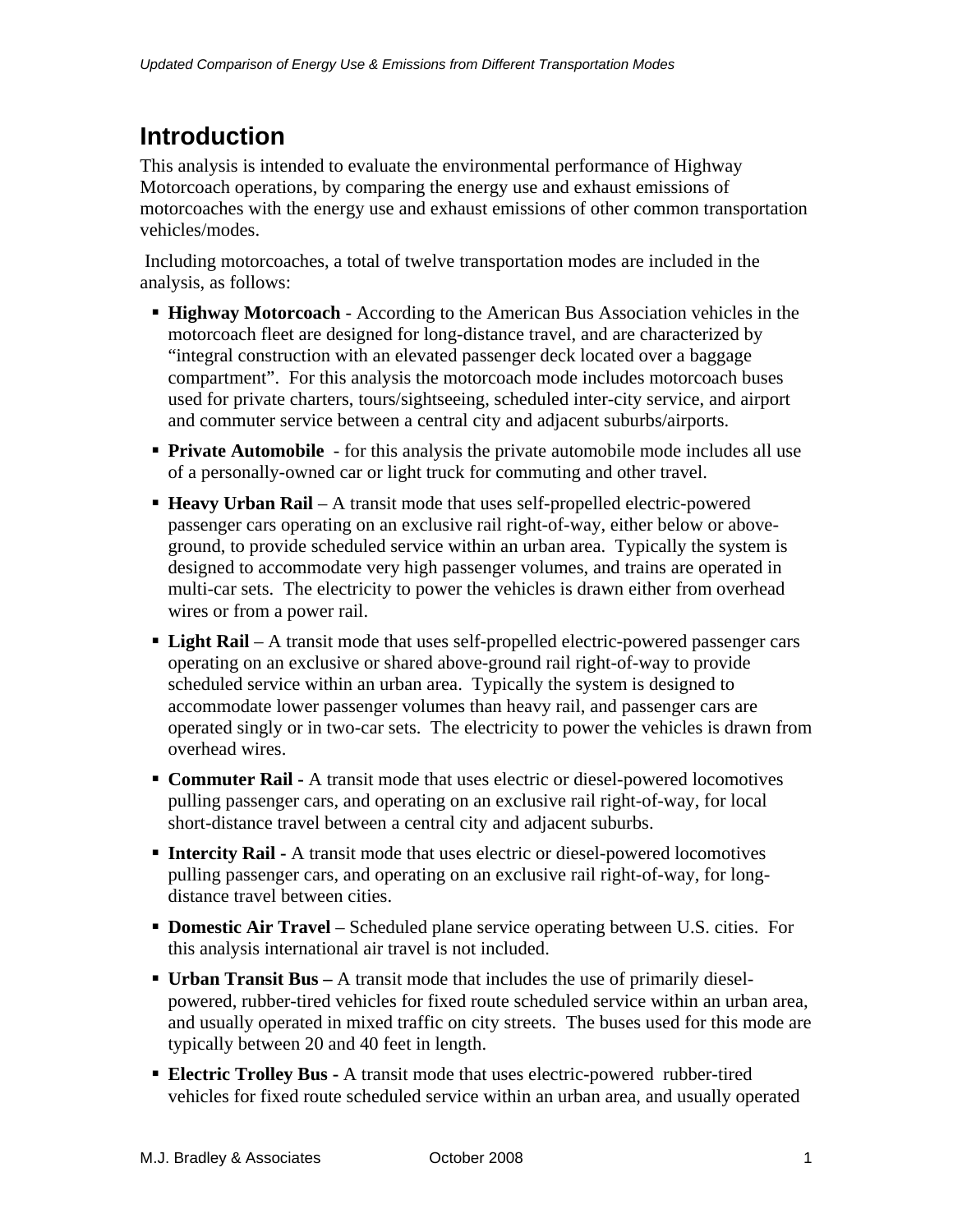in mixed traffic on city streets. Electricity to power the vehicles is drawn from overhead wires installed along the route.

- **Ferry Boat A** transit mode that uses marine vessels to carry passengers and/or vehicles over a body of water. Intercity ferryboat service is excluded, except for that portion of such service that is operated by or under contract with a public transit agency for predominantly commuter services.
- **Van Pool -** A transit mode that uses vans, small buses and other vehicles, operating as a ride-sharing arrangement, to provide transportation to a group of individuals traveling directly between their homes and a regular destination within the same geographical area. For this analysis only vanpools operated by a public entity are included.
- **Demand Response** Shared-use transit service operating in response to calls from passengers to a transit operator, who schedules a vehicle to pick up the passengers to transport them to their destinations. This analysis only includes demand response service operated by public transit agencies, primarily to provide "para-transit" service to individuals with disabilities that preclude them from using fixed-route transit bus service. For this analysis the demand response mode does not encompass private taxis or private shared-ride van services.

This report is an update to a similar report issued in May 2007. This report uses updated 2006 and 2007 data not available for the previous report, but the results are similar to those reported in 2007.

For all modes both energy use and emissions are expressed in terms of units per passenger mile operated. The metrics used for energy intensity are passenger miles per diesel-equivalent gallon<sup>1</sup> (pass-mi/DEG) and btu<sup>2</sup> per passenger mile (btu/pass-mi).

The metrics used for all exhaust emissions are grams of emissions per passenger mile (g/pass-mi). This analysis includes emissions of carbon dioxide  $(CO<sub>2</sub>)$ , nitrogen oxides  $(NO<sub>x</sub>)$  and particulate matter (PM). Carbon dioxide is a greenhouse gas that has been linked to global warming. The transportation sector is a significant contributor to total man-made  $CO_2$  emissions. NO<sub>x</sub> and PM are the two pollutants emitted by diesel engines of most significant concern.  $NO<sub>x</sub>$  combines in the atmosphere with volatile organic hydrocarbons, in the presence of sunlight, to produce ground level ozone (smog). PM has been shown to cause or exacerbate respiratory and cardiac disease, and has been linked to an increased incidence of lung cancer and premature mortality.

1

 $1$  This analysis compares modes that use different types of fuel, including diesel fuel, gasoline, and electricity. Energy use for all modes has been expressed in terms of a "diesel equivalent gallon" based on energy content. In this analysis one diesel equivalent gallon is defined as 138,000 btu, the energy content of a gallon of "typical" highway diesel fuel. One gallon of typical highway gasoline contains 114,000 btu, or 0.826 diesel equivalent gallons. One kilowatt hour of electricity is equal to 3,412 btu, so there are 40.45 kwh of electricity in one diesel equivalent gallon.

<sup>&</sup>lt;sup>2</sup> A British Thermal Unit (btu) is a measure of energy. One btu is equivalent to 0.000293 kwh.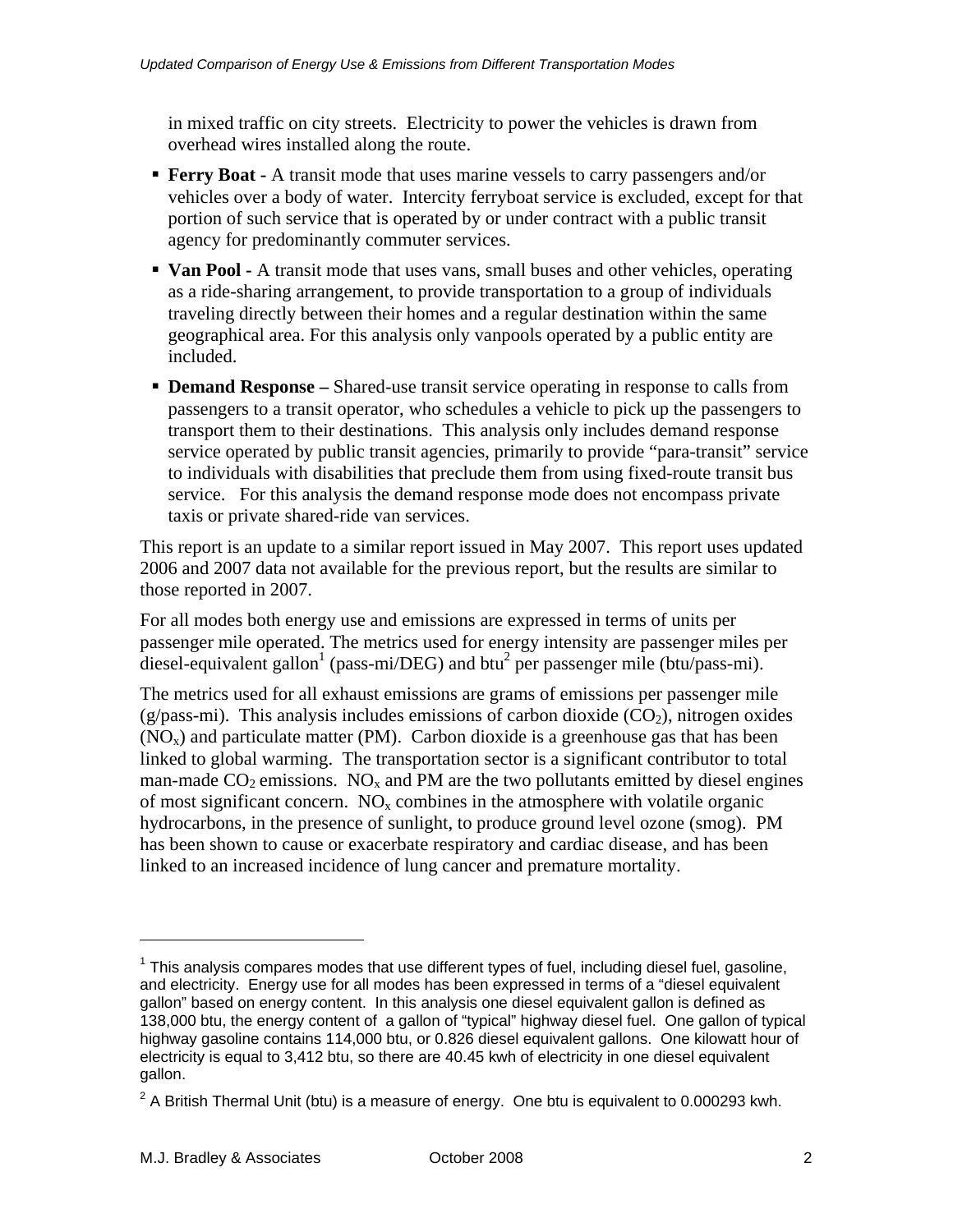All of the data used for this analysis is publicly available. As discussed below the major sources of data include the Federal Transit Administration's National Transit Database<sup>3</sup>; the Department of Transportation, Bureau of Transportation Statistics, National Transportation Statistics; and a Coach Industry Census conducted by Nathan Associates for the American Bus Association (ABA). For most modes the data is from calendar year 2006, the most recent year available. The Coach Industry Census covered calendar year 2007.

1

 $3$  See Appendix A for the mode definitions used for the National Transit Database (NTD). The modes included in this analysis for which data is included in the NTD are: Commuter Rail, Demand Response, Electric Trolley Bus, Ferry Boat, Heavy Urban Rail, Light Rail, Urban Transit Bus, and Van Pool.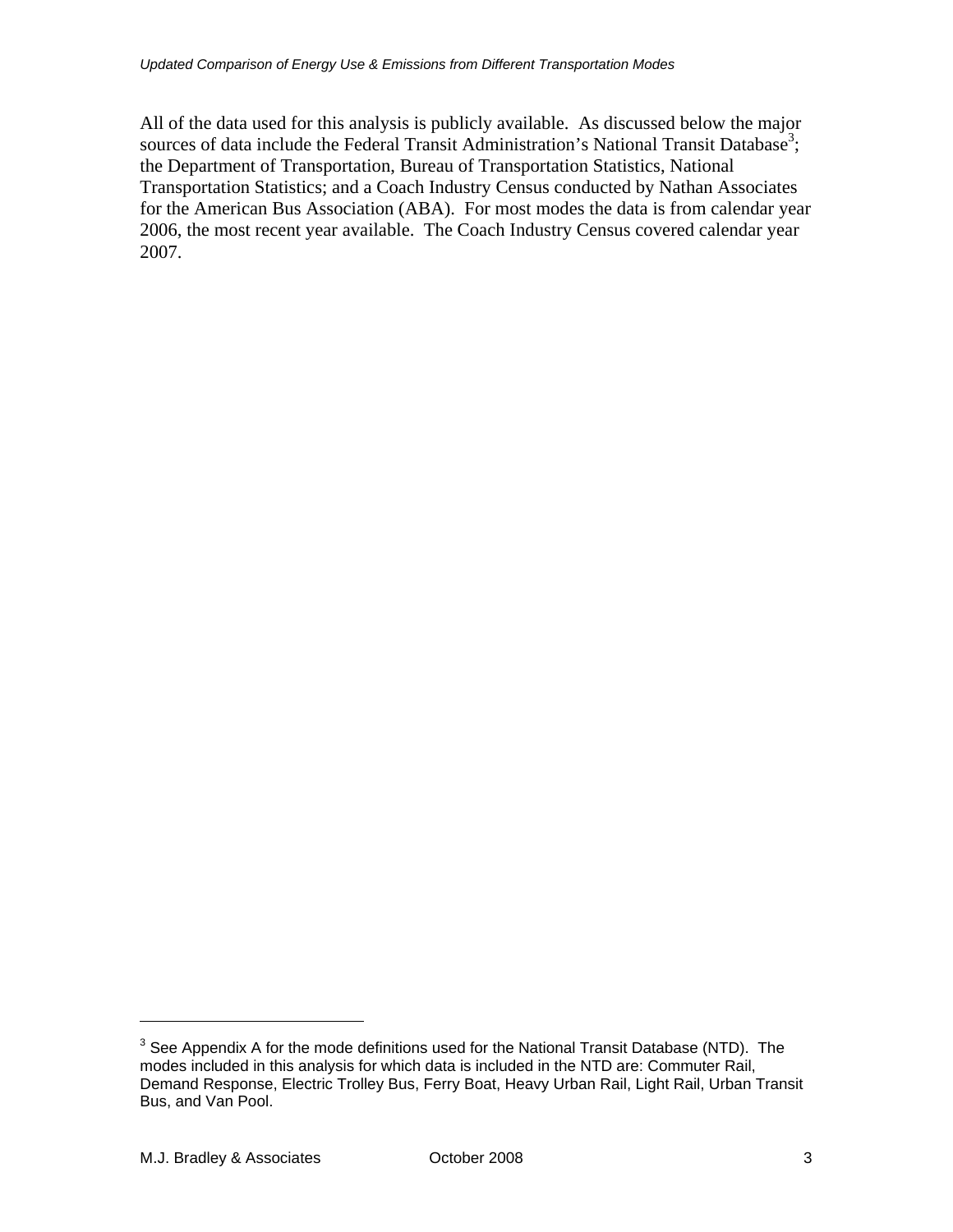# **1 Results of Analysis**

## *1.1 Energy Use & CO2 Emissions*

Average energy use and  $CO<sub>2</sub>$  emissions by mode are shown in Table 1.1. Selected data from Table 1.1 is also summarized in Figures  $1.1 - 1.3$ .

| <b>MODE</b>             | Pass-mi/Gal <sup>**</sup> |            | Btu/pass-mi |       |            | CO2 g/pass-mi |     |            |       |
|-------------------------|---------------------------|------------|-------------|-------|------------|---------------|-----|------------|-------|
|                         | low                       | <b>AVG</b> | high        | low   | <b>AVG</b> | high          | low | <b>AVG</b> | high  |
| Motorcoach              | 173.2                     | 206.6      | 232.7       | 593   | 668        | 797           | 44  | 50         | 59    |
| Van Pool                | 60.3                      | 106.1      | 203.8       | 677   | 1,300      | 2,289         | 50  | 97         | 170   |
| Heavy Rail              | 52.0                      | 160.8      | 210.9       | 654   | 858        | 2,653         | 115 | 151        | 467   |
| Commuter Rail           | 60.6                      | 92.4       | 263.6       | 524   | 1,493      | 2,278         | 92  | 164        | 242   |
| Intercity Rail (AMTRAK) | 55.8                      | 67.0       | 128.1       | 1.077 | 2,061      | 2,471         | 190 | 186        | 184   |
| Car Pool - 2 person     | 36.3                      | 54.3       | 111.4       | 1,239 | 2,540      | 3,800         | 92  | 189        | 283   |
| Light Rail              | 4.0                       | 120.6      | 198.9       | 694   | 1,144      | 34,375        | 122 | 201        | 2,559 |
| <b>Trolley Bus</b>      | 55.1                      | 106.6      | 125.2       | 1,103 | 1,294      | 2,505         | 194 | 228        | 441   |
| Domestic Air Travel     |                           | 44.0       |             |       | 3,138      |               |     | 234        |       |
| Car - Avg Trip          | 28.7                      | 42.9       | 88.0        | 1,569 | 3,215      | 4,810         | 117 | 239        | 358   |
| Transit Bus             | 4.4                       | 31.4       | 124.1       | 1,112 | 4,391      | 31,296        | 83  | 308        | 2,330 |
| Car - 1 Person          | 18.2                      | 27.2       | 55.7        | 2,478 | 5,080      | 7.600         | 184 | 378        | 566   |
| Ferry Boat              | 1.9                       | 12.9       | 30.9        | 4,463 | 10,690     | 71,889        | 332 | 796        | 5,352 |
| <b>Demand Response</b>  | 1.1                       | 8.8        | 48.3        | 2,858 | 15,727     | 127,179       | 213 | 1,145      | 9,463 |

\*\*Passenger miles per Diesel Equivalent gallon

### Table 1.1 Energy Use and CO<sub>2</sub> Emissions, by Mode

In Table 1.1 the high and low figures for motorcoaches are based on averages for different industry segments (charter/tour/sight-seeing versus commuter/airport/intercity fixed route service). For the other public modes the high and low figures are based on the range of results from individual transit agencies in the NTD database. For private autos the averages are based on US fleet average fuel economy (22.4 MPG) while the high figures are based on the use of a "typical" sport utility vehicle (15 MPG) and the low figures are based on use of a hybrid car (46 MPG).

As shown, motorcoaches on average used 668 btu/pass-mi and produced 50 g/pass-mi of carbon dioxide. On average, motorcoaches use the least amount of energy and produce the lowest carbon dioxide emissions per passenger mile of any of the transportation modes analyzed.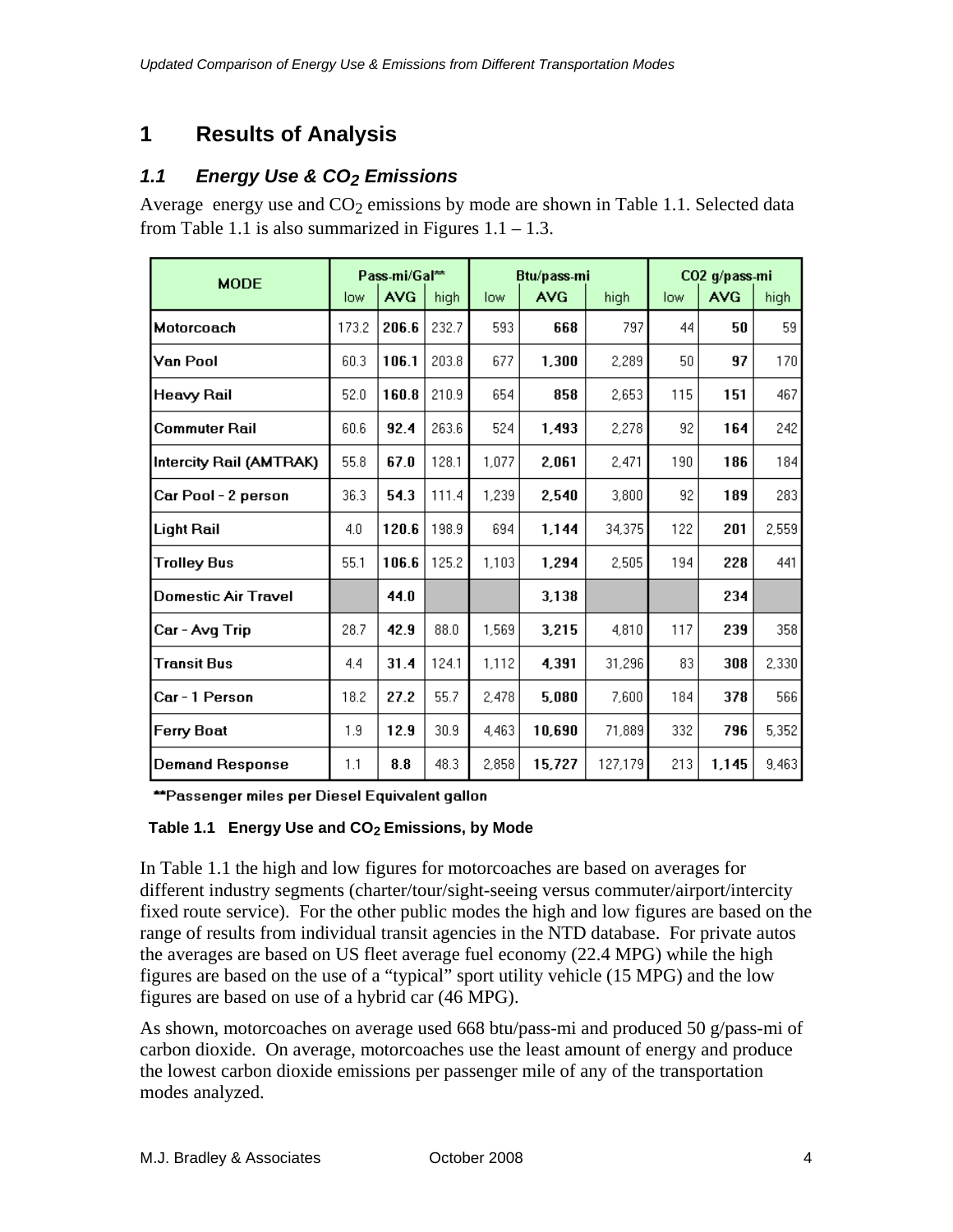

**Passenger Miles per Gallon of Fuel \***

**Figure 1.1 Passenger-Miles per Gallon of Fuel, by Mode** 



## **Average Energy Use (btu) Per Passenger Mile**

**Figure 1.2 Energy Use (btu) per Passenger-Mile, by Mode**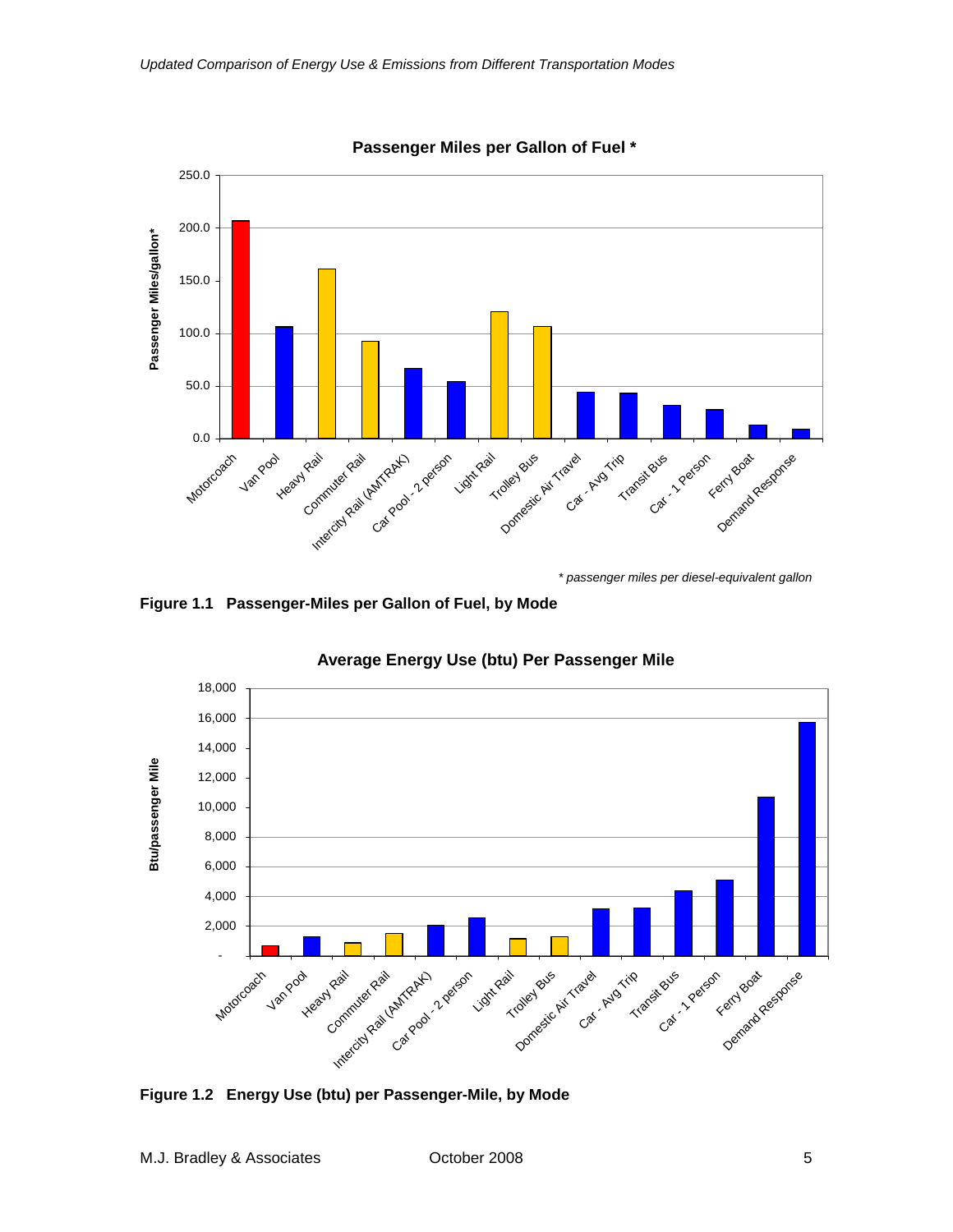

**Average Carbon Dioxide Emissions (grams) Per Passenger Mile**

Figure 1.3 CO<sub>2</sub> Emissions (g) per Passenger-Mile, by Mode

The most energy- and carbon dioxide-intensive mode is Demand Response at an average of 15,727 btu/pass-mi and 1,145 g  $CO_2$ /pass-mi. Van Pools on average produce almost twice as much carbon dioxide per passenger mile as motorcoaches, commuter rail produces more than three times as much, two-person car pools produce almost four times as much, and single commuters produce more than seven times as much.

Note that the calculation of passenger miles per gallon of fuel and btu/pass-mi for electric modes (heavy rail, light rail, trolley bus) is based on kilowatt hours of delivered electricity and therefore does not account for the total fuel energy used to generate the electricity. Comparison of these metrics for electric modes to gasoline and diesel modes is therefore somewhat misleading. The metric  $CO_2$ /pass-mi does account for all carbon dioxide produced by electricity generation and therefore provides a more relevant comparison between electric and diesel/gasoline modes.

Figures 1.4 and 1.5 show the range of energy use and  $CO<sub>2</sub>$  emissions from selected modes. As shown, while some modes have favorable energy use and carbon dioxide emissions on average, there can be significant variation from location to location. For example, of thirty-three agencies in the NTD database that operate van pools the worst performer produced over three times as much  $CO<sub>2</sub>$  per passenger mile as the best performer, primarily based on lower average passenger loads.

Likewise, actual emissions per passenger mile from shared rides and car pools are highly dependent on the vehicle used, with lower emissions from cars that have better average fuel economy.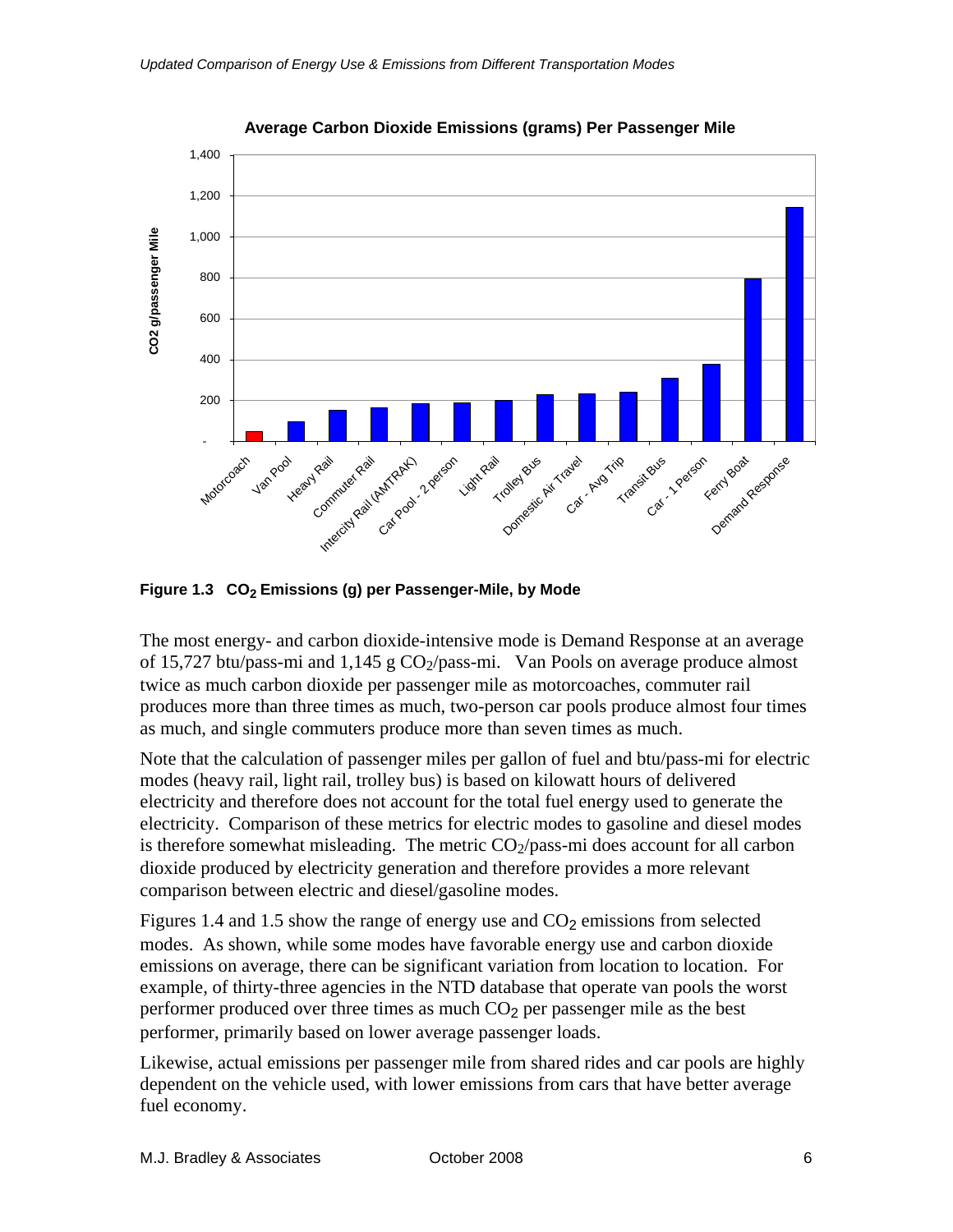

Energy Use (Btu) Per Passenger Mile

**Figure 1.4 Range of Energy Use (btu) per Passenger-Mile, Selected Modes** 



#### **Carbon Dioxide Emissions (grams) Per Passenger Mile**

Figure 1.5 Range of CO<sub>2</sub> Emissions (g) per Passenger-Mile, Selected Modes

NOTE: Btu/passenger-mile for Commuter Rail does not account for efficiency of electricity production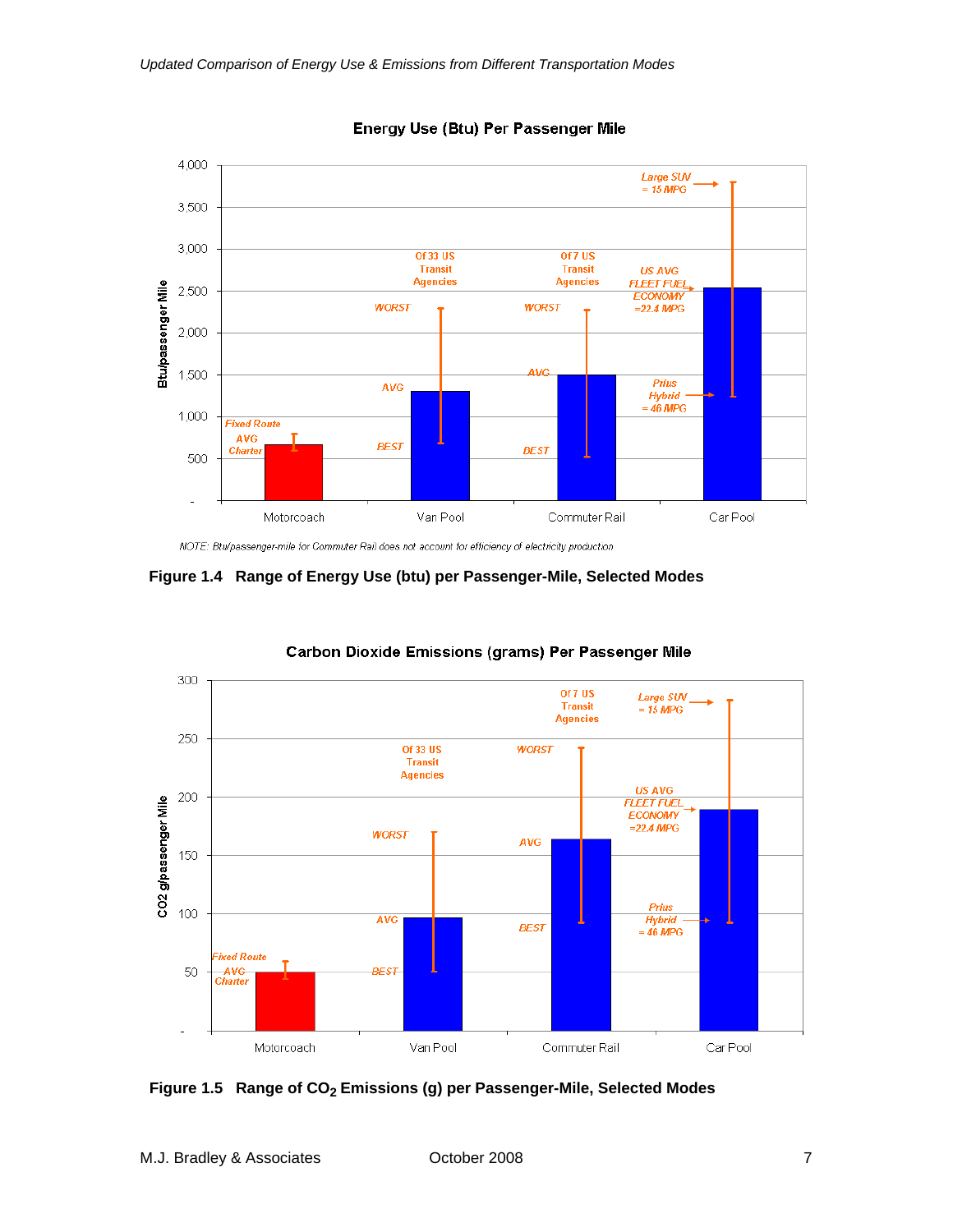## *1.2 NOx and PM Emissions*

NOx and PM emissions by mode are shown in Table 1.2. The data from Table 1.2 is also summarized in Figures 1.6, 1.7, 1.9 and 1.10.

| Mode               | <b>Vehicle</b>                     | <b>Fleet Age</b> |                 | <b>Fuel Used</b><br>(% by Energy<br><b>Content</b> ) | <b>Miles</b> per<br><b>Diesel</b><br><b>Equivalent</b><br>Gallon | Passenger-<br><b>Miles</b> per<br><b>Diesel</b><br><b>Equivalent</b> | <b>Emissions</b><br>(g/passenger-mi) |                 |
|--------------------|------------------------------------|------------------|-----------------|------------------------------------------------------|------------------------------------------------------------------|----------------------------------------------------------------------|--------------------------------------|-----------------|
|                    |                                    |                  | <b>Gasoline</b> | <b>Diesel</b>                                        |                                                                  | Gallon                                                               | <b>PM</b>                            | NO <sub>x</sub> |
| Car-1 person       | US Average                         | 2007 Fleet Avg   | 100%            | 0%                                                   | 27.2                                                             | 27.2                                                                 | 0.005                                | 0.84            |
|                    | Car/Light Truck                    | 2007 Model Year  | 100%            | 0%                                                   | 27.2                                                             | 27.2                                                                 | 0.004                                | 0.04            |
| Car Pool - 2       | US Average<br>Car/Light Truck      | 2007 Fleet Avg   | 100%            | 0%                                                   | 27.2                                                             | 54.3                                                                 | 0.002                                | 0.42            |
| person             |                                    | 2007 Model Year  | 100%            | 0%                                                   | 27.2                                                             | 54.3                                                                 | 0.002                                | 0.02            |
| Van Pool           | 8-12 Passenger<br>Van              | 2007 Fleet Avg   | 100%            | 0%                                                   | 17.4                                                             | 106.1                                                                | 0.001                                | 0.21            |
|                    |                                    | 2007 Model Year  | 100%            | 0%                                                   | 17.4                                                             | 106.1                                                                | 0.001                                | 0.02            |
| <b>Transit Bus</b> | 40-ft Urban Transit 2007 Fleet Avg |                  | 0%              | 100%                                                 | 2.9                                                              | 31.4                                                                 | 0.035                                | 1.46            |
|                    | Bus.                               | 2007 Model Year  | 0%              | 100%                                                 | 2.9                                                              | 31.4                                                                 | 0.002                                | 0.48            |
| Motorcoach         | 45-ft Motor Coach                  | 2007 Fleet Avg   | 0%l             | 100%                                                 | 5.7                                                              | 206.6                                                                | 0.011                                | 0.44            |
|                    | <b>Bus</b>                         | 2007 Model Year  | 0%              | 100%                                                 | 5.7                                                              | 206.6                                                                | 0.001                                | 0.14            |
| Demand             | "Cut Away" Van                     | 2007 Fleet Avg   | 26%             | 74%                                                  | 6.8                                                              | 8.8                                                                  | 0.079                                | 3.66            |
| Response           | 10-14,000 lb<br><b>GVWR</b>        | 2007 Model Year  | 26%             | 74%                                                  | 6.8                                                              | 8.8                                                                  | 0.006                                | 1.15            |

| Mode               | <b>Vehicle</b>             | <b>Fleet Age</b> | <b>Fuel Used</b><br>(% by Energy<br><b>Contenti</b> |             | Passenger-<br><b>Miles</b> per<br><b>Diesel</b><br><b>Equivalent</b> | <b>Emissions</b><br>(g/passenger-mi) |                   |  |
|--------------------|----------------------------|------------------|-----------------------------------------------------|-------------|----------------------------------------------------------------------|--------------------------------------|-------------------|--|
|                    |                            |                  | <b>Diesel</b>                                       | Electricity | Gallon                                                               | <b>PM</b>                            | NO <sub>x</sub>   |  |
| Ferry Boat         | Harbor Craft               | 2007 Fleet Avg   | 100%                                                | 0%          | 12.9                                                                 | 1.46                                 | 34.65             |  |
| Air                | Jet aircraft               | 2007 Fleet Avg   | 100%                                                | 0%          | 44.0                                                                 | 0.05                                 | 0.92              |  |
| Commuter Rail      | Locomotive                 | 2007 Fleet Avg   | 65%                                                 | 35%         | 92.4                                                                 | 0.07                                 | 2.03              |  |
| Intercity Rail     | Locomotive                 | 2007 Fleet Avg   | 85%                                                 | 15%         | 67.0                                                                 | 0.10                                 | 3.50              |  |
| Heavy Rail         | Electric<br>propulsion car | 2007 Fleet Avg   | 0%                                                  | 100%        | 160.8                                                                | 0.04                                 | 0.22              |  |
| Light Rail         | Electric<br>propulsion car | 2007 Fleet Avg   | 0%                                                  | 100%        | 120.6                                                                | 0.06                                 | 0.29              |  |
| <b>Trolley Bus</b> | Electric trolley           | 2007 Fleet Avg   | 0%                                                  | 100%        | 106.6                                                                | 0.07                                 | 0.33 <sub>1</sub> |  |

### **Table 1.2 PM and NOx Emissions, by Mode**

As shown in Figures 1.6 and 1.7 the existing fleet of motorcoaches currently produces, on average, 0.44 g/pass-mi NOx and 0.011 g/pass-mi PM. Only gasoline-powered van pools and car pools, as well as the pure electric modes (light rail, heavy rail, trolley bus) have lower NOx emissions per passenger mile. With respect to PM, the gasolinepowered modes, including single commuters, are the only modes that have lower PM emissions per passenger mile than the existing motorcoach fleet.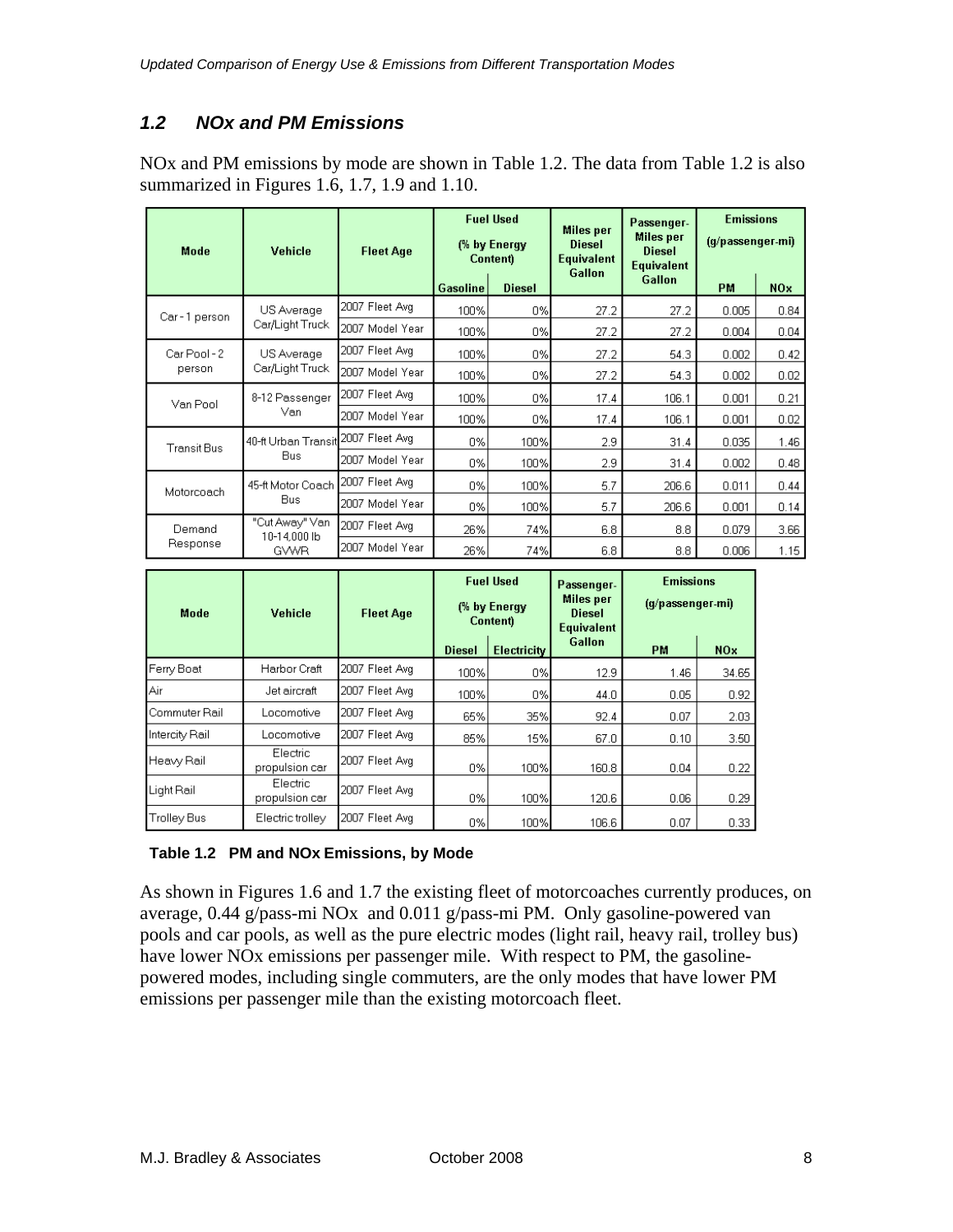

**NOx Emissions Per Passenger Mile from Current Fleet** 

**Figure 1.6 Current Fleet Average NOx Emissions (g) per Passenger Mile, by Mode** 





**Figure 1.7 Current Fleet Average PM Emissions (g) per Passenger Mile, by Mode**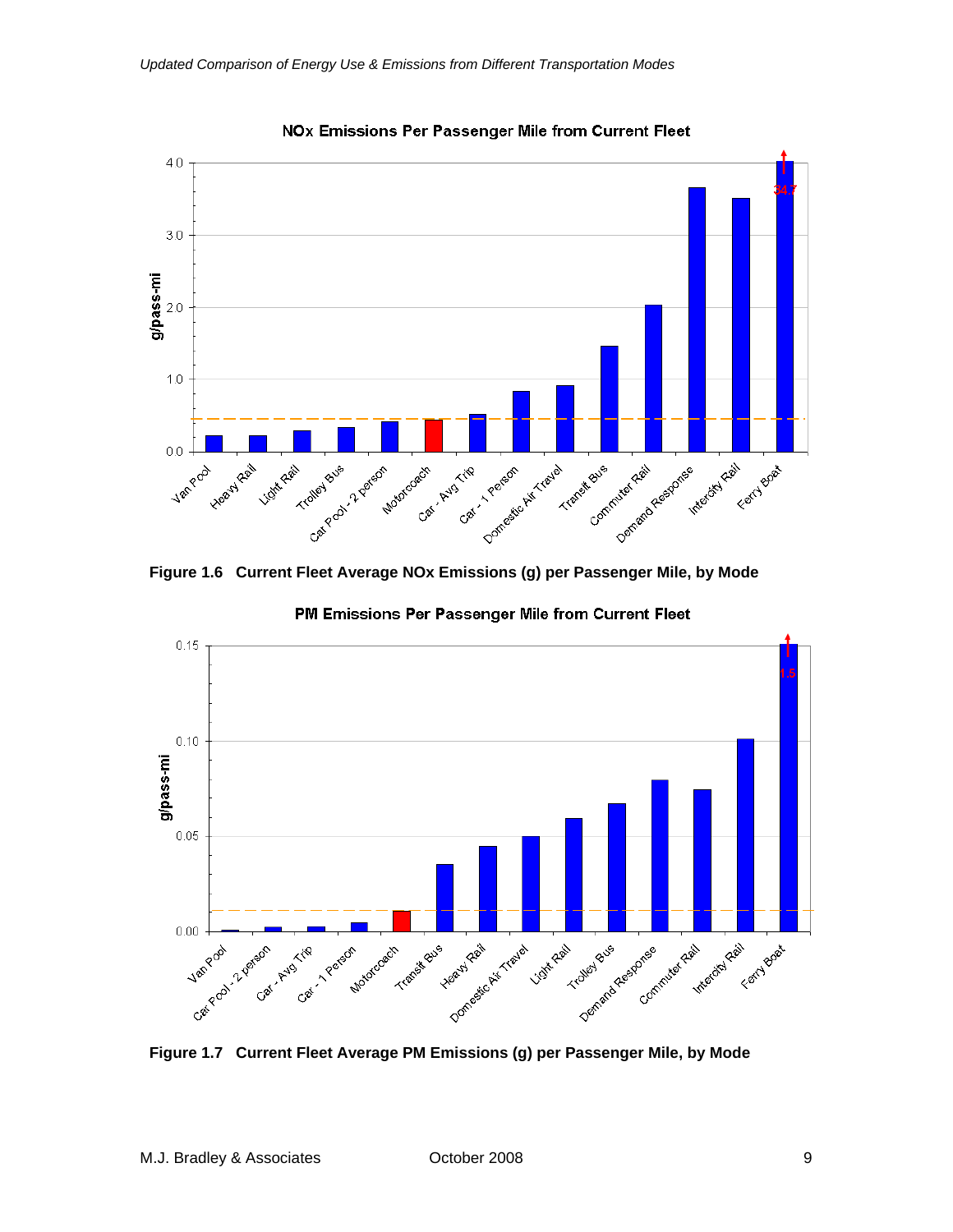

**Figure 1.8 Change in NOx and PM Emissions for Cars and Motorcoaches**

As illustrated in Figure 1.8 recent changes in U.S. EPA new vehicle and engine standards have dramatically reduced per-mile NOx emissions from new cars and per-mile PM and NOx emissions from new motorcoaches compared to the current fleet average. As more and more new vehicles enter the fleet and displace current vehicles in the next ten years NOx and PM emissions per passenger mile from motorcoach and private vehicle modes will fall. Average NOx and PM emissions per passenger mile from brand new (2007+ model year) vehicles are shown in Figures 1.9 and 1.10 for onroad modes.

As shown, compared to brand new motorcoaches only new gasoline-powered cars and Van Pools produce lower NOx emissions per passenger-mile and only Van Pools produce lower PM emissions per passenger-mile.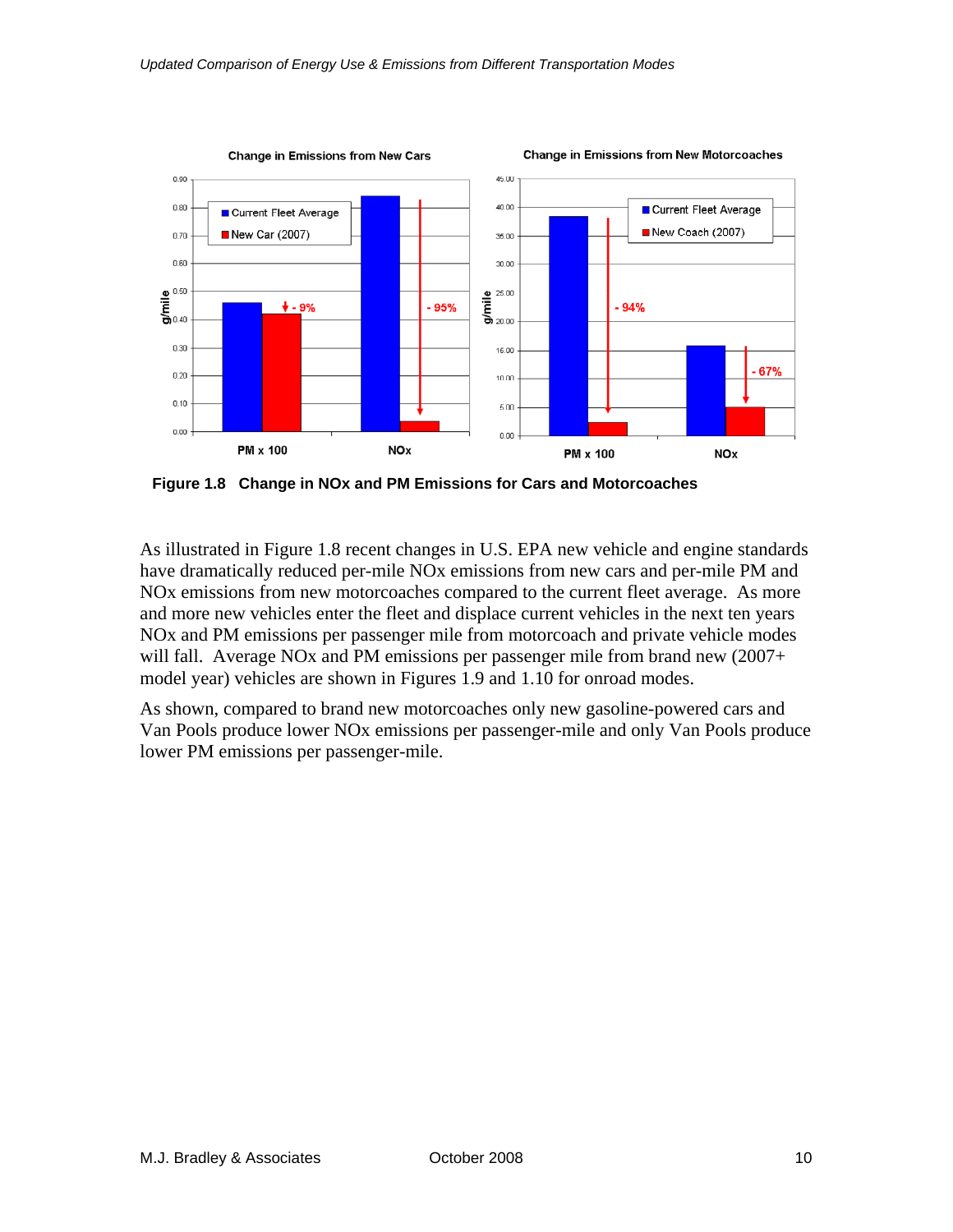

NOx Emissions Per Passenger Mile from 2007 Vehicles

**Figure 1.9 NOx Emissions (g) per Passenger Mile from New (2007+) Vehicles, by Mode** 



**PM Emissions Per Passenger Mile from 2007 Vehicles**

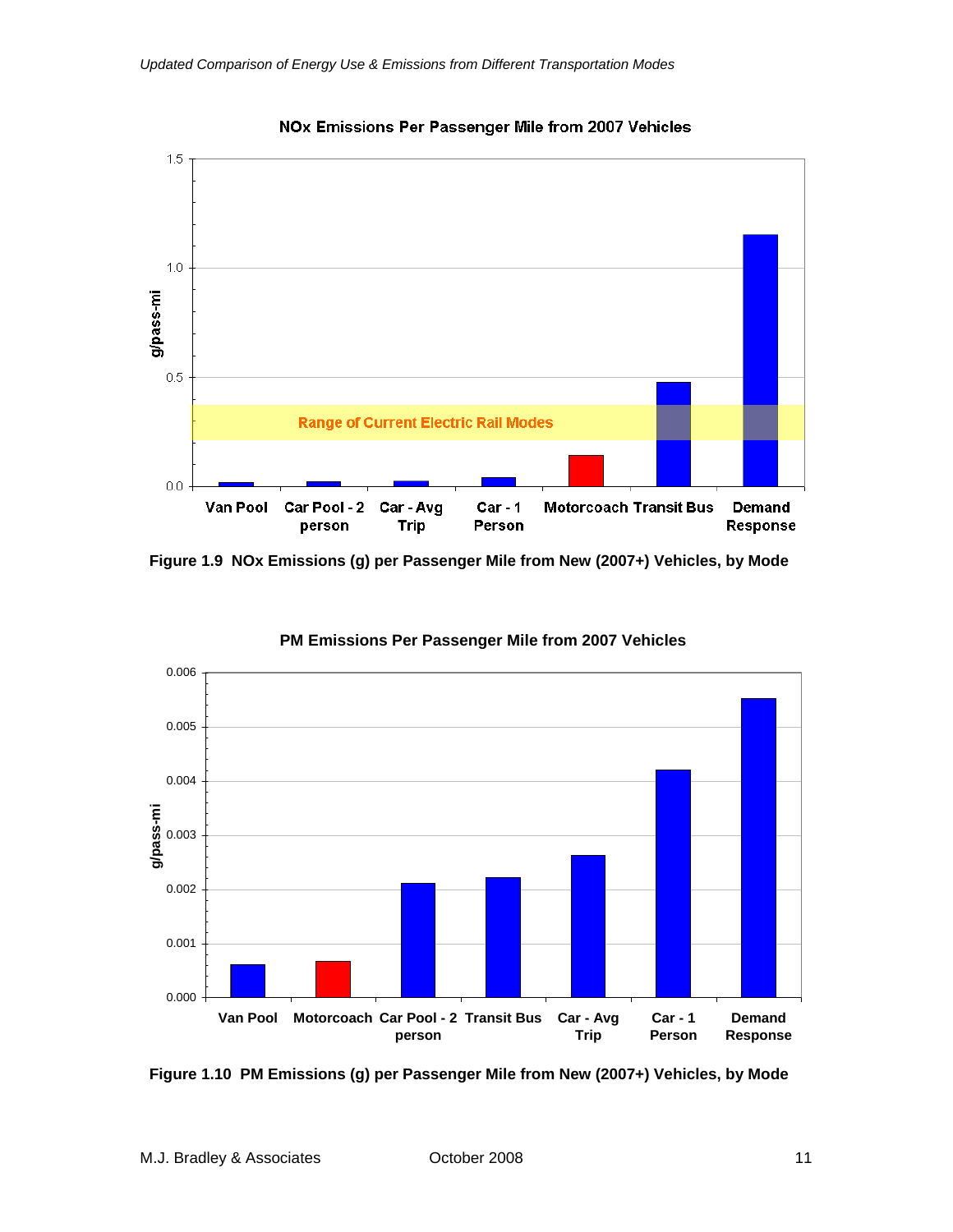# **2 Data Sources**

## *2.1 Energy Use & CO2 Emissions*

For the commuter rail, demand response, electric trolley bus, ferry boat, heavy rail, light rail, urban transit bus, and van pool modes all energy use and operating data used in the analysis was taken from the 2006 National Transit Database, Tables 17 and 19. This database lists financial and operating data from virtually all transit agencies that receive federal operating and capital assistance. Each table contains rows of data specific to a group of vehicles operated in a single mode by a different U.S. transit agency.

|                        | $\mathbf{r}$ of                    | $\pm$ of | Total (x000,000) |         |  |
|------------------------|------------------------------------|----------|------------------|---------|--|
| <b>MODE</b>            | <b>Vehicles</b><br><b>Agencies</b> |          | DEG*             | Pass-Mi |  |
| Van Pool               | 33                                 | 5,293    | 4.3              | 456     |  |
| Heavy Rail             | 14                                 | 8.913    | 91.3             | 14.681  |  |
| Commuter Rail          | 7                                  | 4.689    | 98.5             | 9.103   |  |
| Light Rail             | 27                                 | 1,211    | 15.0             | 1,806   |  |
| <b>Trolley Bus</b>     | 4                                  | 416      | 1.5              | 164     |  |
| Transit Bus            | 364                                | 42.546   | 556.3            | 17.483  |  |
| Ferry Boat             | 7                                  | 58       | 24.3             | 314     |  |
| <b>Demand Response</b> | 245                                | 5,665    | 24.3             | 214     |  |

 **Table 2.1 Data Used for Transit Modes** 

\* Miles per Diesel Equivalent gallon (based on energy content)

The following fields from Table 17 were used: ID, Mode, Vehicles Operated in Maximum Service (VOMS), Type of Service (TOS), and Sources of Energy (diesel, gasoline, LPG, LNG, CNG, kerosene, biodiesel, electricity, battery). For all liquid and gaseous sources of energy the table listing is total annual gallons of fuel used by that group of vehicles (for CNG it is diesel equivalent gallons of fuel) and for electric modes it is total annual kilowatt hours. The following fields from Table 19 were used: ID, Mode, VOMS, Annual Vehicle Revenue Miles, Annual Vehicle Revenue

Hours, Unlinked Passenger Trips, and Annual Passenger Miles.

ID, Mode, and VOMS were used to match data from each table for the same agency and vehicles. A number of individual rows of data were excluded because required data from one or more fields was missing. The excluded data represented less than one percent of all data in the database. Table 2.1 shows the number of separate agencies and vehicles included in the analyzed data set by mode.

For all other modes other than motorcoach, industry total data was taken from the U.S. Department of Transportation, Bureau of Transportation Statistics, *National Transportation Statistics*, which were downloaded from the web on September 16, 2008. Data was used from the following tables: Domestic Air Travel, Table 4-21 (2006 data); Personal Autos, Table 4-22 (2006 data); Intercity Rail (AMTRAK) Tables 4-26 (passenger miles and fuel, 2005 data) and 4-18 (train miles, 2005 data). For each mode the following data was used from the appropriate table(s): Total Annual Vehicle Miles, Total Fuel Consumed (gallons for diesel and gasoline, and kwh for electricity), and Total Annual Passenger Miles.

In order to evaluate the difference between AMTRAK North East Corridor operations and operations in all other AMTRAK corridors additional data was taken from the *AMTRAK Monthly Performance Report for November 2006*, February 2, 2007, page A-1.3, including: Revenue and Revenue per Passenger Mile for each type of operation. Passenger miles for each type of operation were calculated by dividing total revenue by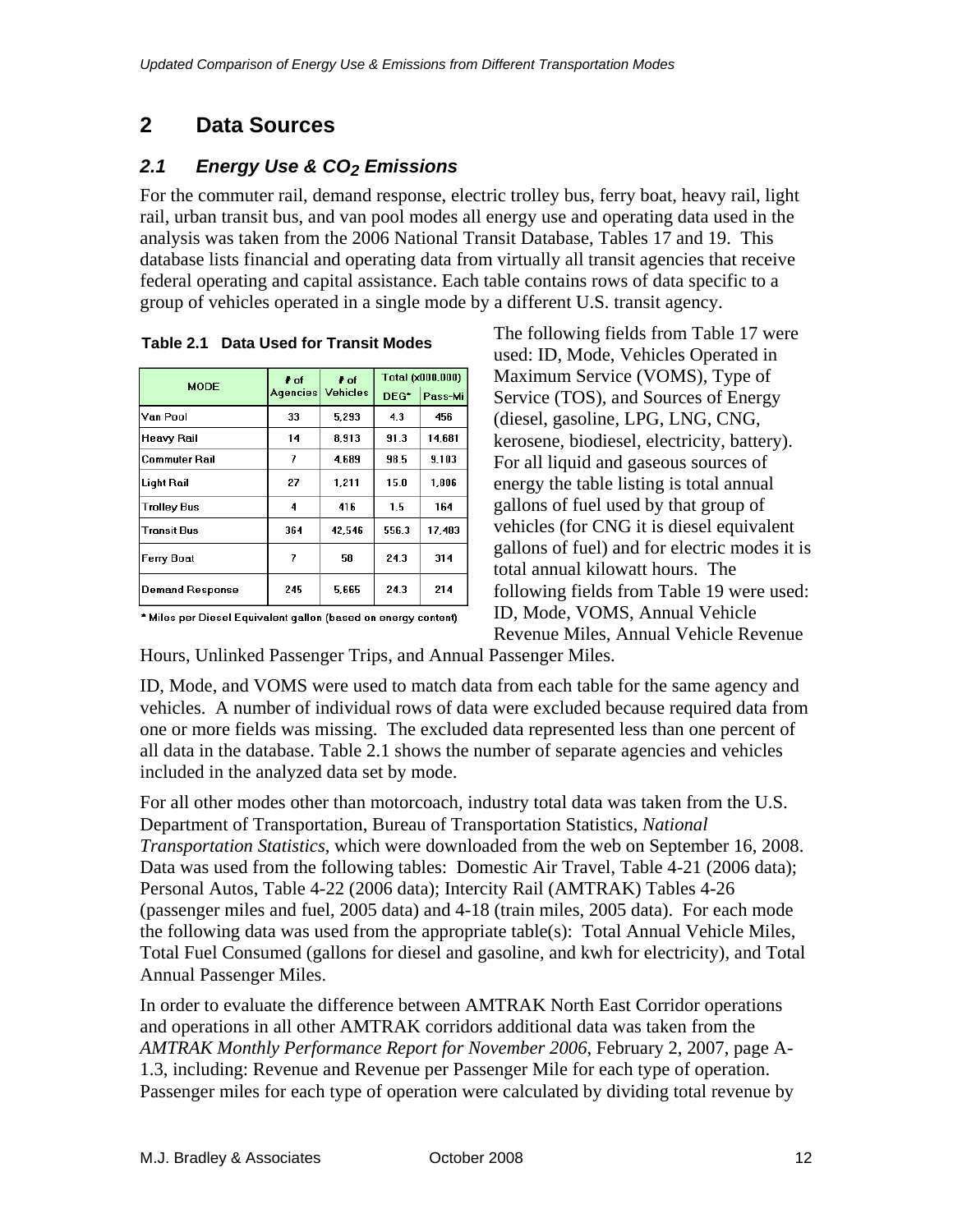revenue per passenger mile. This analysis showed that year-todate as of November 2006 29% of all passenger miles were on the Northeast corridor. This percentage was applied to the 2001

| <b>Service Type</b>        | <b>Total</b><br><b>Motorcoach</b><br>Mileage | Total<br>Motorcoach<br>Fuel<br><b>Consumption</b> | <b>Miles</b><br>per<br>Gallon | <b>Passenger Miles</b> | Avq<br>Passenger<br>Load |
|----------------------------|----------------------------------------------|---------------------------------------------------|-------------------------------|------------------------|--------------------------|
| Charter, Tour, Sightseeing | 1,011,000,000                                | 178,000,000                                       | 5.68                          | 41,416,000,000         | 41.0                     |
| l Fixed Route              | 787.000.000                                  | 139.000.000                                       | 5.66                          | 24.080.000.000         | 30.6                     |
| <b>Industry Total</b>      | 1,798,000,000                                | 317,000,000                                       | 5.67                          | 65,496,000,000         | 36.4                     |

Fixed Route = airport shuttle, commuter, intercity, special operations

| Table 2.2 Motorcoach Industry Data Used (2007) |  |
|------------------------------------------------|--|
|------------------------------------------------|--|

BTS passenger mile data to calculate approximate passenger miles on the North East Corridor. The analysis also assumed that all electricity used by AMTRAK in 2001 was for North East Corridor operations, and all diesel fuel used was for operations in other corridors.

The BTS data for passenger cars was used to calculate current fleet average fuel economy (22.4 miles per gasoline gallon, or 27.2 miles per diesel equivalent gallon). In order to evaluate the range of energy use per passenger mile from different vehicles additional data on new EPA combined city/highway fuel economy ratings was taken from www.fueleconomy.gov for the Toyota Prius hybrid car and Jeep Grand Cherokee 4WD and GMC Yukon 1500 4WD sport utility vehicles. This data shows that EPA estimates a Toyota Prius will get 46 mpg in combined city/highway driving (55.7 miles per DEG) and that both the and Jeep Grand Cherokee and GMC Yukon will get 15 mpg in combined city/highway driving (18.2 miles per DEG). These numbers were used to calculate minimum and maximum fuel use and  $CO<sub>2</sub>$  emissions per mile and per passenger mile from private autos.

Data on motorcoach miles operated and fuel consumed was taken from the *Draft Motorcoach Industry Census 2007, Third Benchmarking Study of the Motorcoach Industry in the United States and Canada,* September 2008*,* which was conducted by Nathan Associates for the American Bus Association. The data on coach industry mileage, fuel use, average load factor, and passenger miles used in the analysis is shown Table 2.2.

## *2.1 NOx and PM Emissions*

NOx and PM emission factors (grams per mile, g/mi) for all onroad vehicles (private autos, van pool vehicles, demand response vehicles, transit buses, and coach buses) were derived using U.S. EPA's MOBILE6.2 emissions model (available at http://www.epa.gov/omswww/m6.htm). Major assumptions used when running the model include: no I/M program, no anti-tampering program, gasoline RVP of 9.0, and diesel sulfur content 15-ppm.

 Based on significant changes to EPA emission standards over the past few years new cars, trucks, and buses have much lower emissions than older vehicles. For this analysis we calculated current (2007) fleet average emission factors, as well as average emission factors for new (2007 model year) vehicles.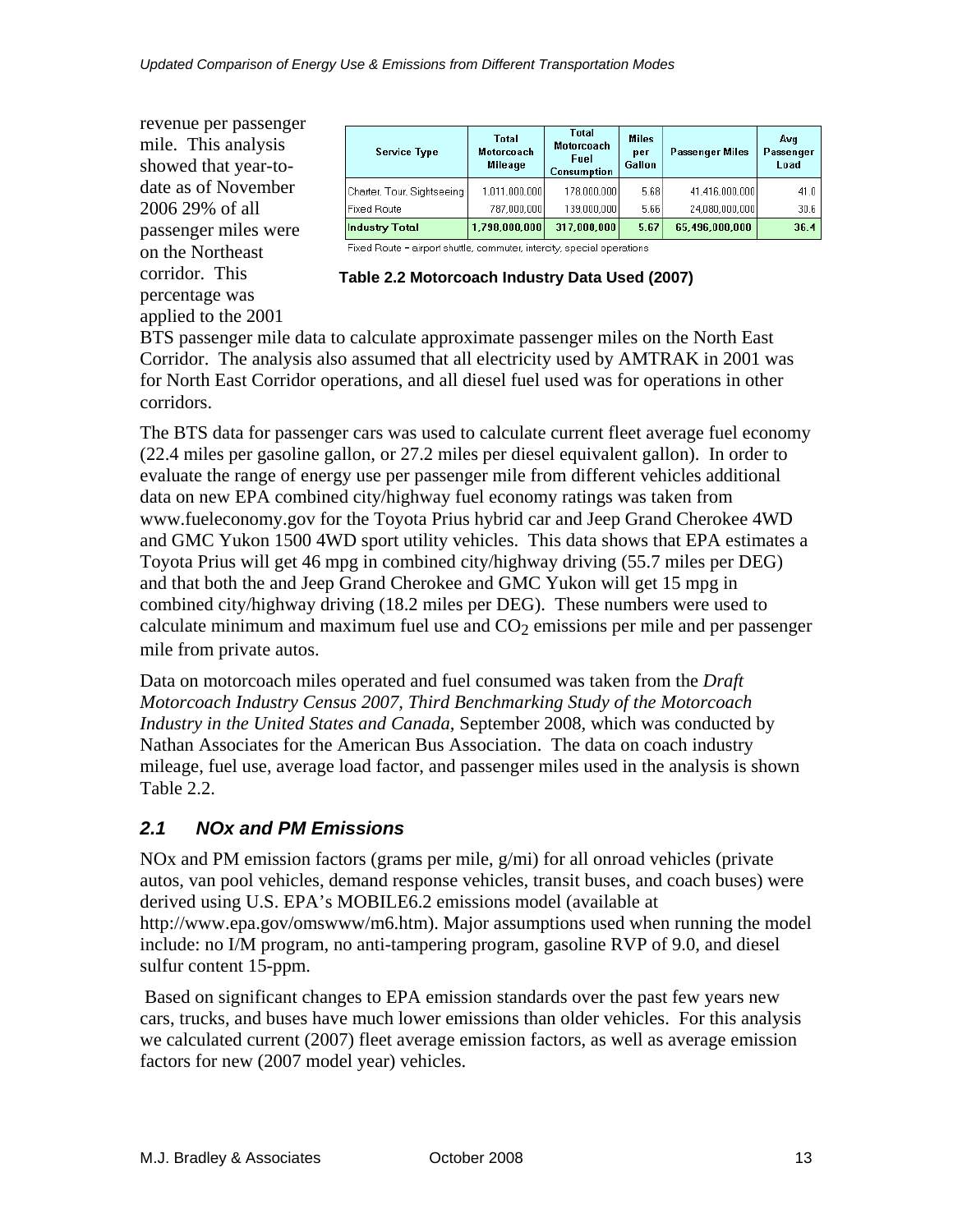NOx and PM emission factors (grams per gallon, g/gal) for all nonroad vehicles (ferry boats, aircraft, diesel commuter rail and diesel intercity rail) were taken from the U.S. EPA's, *Documentation for Aircraft, Commercial Marine Vessel, Locomotive, and Other Nonroad Components of the National Emissions Inventory, Volume 1 – Methodology* (September 30, 2005).

For aircraft the factors are given by EPA as pounds of emissions per "landing and takeoff" (lb/LTO). To calculate  $g/gal$  factors we used an average figure of 650 kg (1,430 lb) of fuel/LTO and 6.9 lb/gallon for the weight of fuel. The average LTO fuel usage is from data compiled by ICAO Committee on Aviation and Environmental Protection. This methodology may overstate the average emissions from aircraft since relative emissions during take-off and landing may be higher than during cruise. However there is virtually no published data on aircraft cruising emissions that could be used to calculate a more accurate average figure.

For electric modes (electric commuter rail, electric intercity rail, heavy rail, light rail, trolley bus) NOx and PM emissions per kwh of electricity used were calculated based on the US average emission rates for electric utilities in 2007. The NOx emission rate (lb/Mwh) was taken from U.S. Department of Energy Report #DOE/EIA-0383(2007), Table 8. The PM emission rate (lb/Mwh) was calculated by dividing total electric utility PM from the 2001 EPA National Emissions Inventory (tons) by total electric utility output (Mwh) in 2001. The total electric utility output was taken from US DOE Report#DOE/EIA-0383(2004), Table 8. Emission rates from electricity production vary significantly based on the fuel/process used. Hydroelectric plants produce virtually no NOx or PM emissions, while coal plants produce significant amounts. The US average rates used in this analysis may not be accurate for specific regions of the country. In particular actual emissions rates will likely be lower in the northwest and higher in the midwest.

The emissions factors used in the analysis are shown in Table 2.3.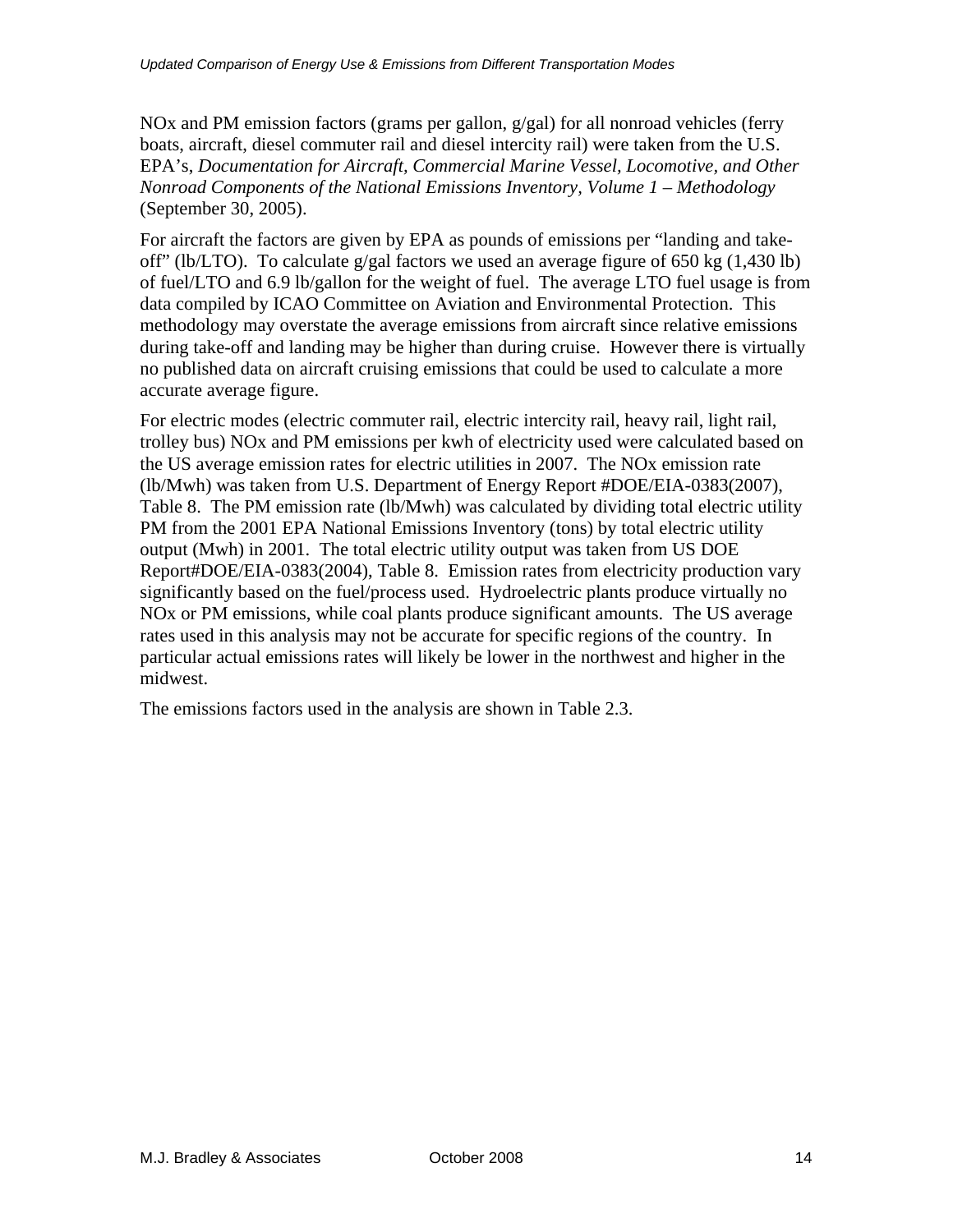|                    |                          |                  | <b>Emissions Rates</b> |           |                                                |           |                                              |  |
|--------------------|--------------------------|------------------|------------------------|-----------|------------------------------------------------|-----------|----------------------------------------------|--|
| Mode               | Vehicle                  | <b>Fleet Age</b> | <b>Source</b>          | <b>PM</b> | <b>Gasoline</b><br>(q/mile)<br>NO <sub>x</sub> | <b>PM</b> | <b>Diesel</b><br>(q/mile)<br>NO <sub>x</sub> |  |
|                    | US Average Car/Light     | 2007 Fleet Avg   | А                      | 0.0046    | 0.84                                           |           |                                              |  |
| Passenger Car      | Truck                    | 2007 Model Year  | А                      | 0.0042    | 0.04                                           |           |                                              |  |
| Van Pool           | 8-12 Passenger Van       | 2007 Fleet Avg   | А                      | 0.0057    | 1.31                                           |           |                                              |  |
|                    |                          | 2007 Model Year  | А                      | 0.0037    | 0.10                                           |           |                                              |  |
| <b>Transit Bus</b> | 40-ft Urban Transit Bus  | 2007 Fleet Avg   | А                      |           |                                                | 0.3837    | 15.84                                        |  |
|                    |                          | 2007 Model Year  | А                      |           |                                                | 0.0240    | 5.17                                         |  |
| Motorcoach         | 45-ft Motor Coach Bus    | 2007 Fleet Avg   | А                      |           |                                                | 0.3837    | 15.84                                        |  |
|                    |                          | 2007 Model Year  | А                      |           |                                                | 0.0240    | 5.17                                         |  |
| Demand             | "Cut Away" Van 10-14,000 | 2007 Fleet Avg   | А                      | 0.0848    | 4.78                                           | 0.1090    | 4.72                                         |  |
| Response           | lb GVWR                  | 2007 Model Year  | А                      | 0.0104    | 0.68                                           | 0.0060    | 1.77                                         |  |

|                |                         |                  | <b>Emissions Rates</b> |       |                          |                            |            |  |
|----------------|-------------------------|------------------|------------------------|-------|--------------------------|----------------------------|------------|--|
| Mode           | Vehicle                 | <b>Fleet Age</b> | <b>Source</b>          |       | <b>Diesel</b><br>(g/gal) | <b>Electric</b><br>(q/kwh) |            |  |
|                |                         |                  |                        | PM    | <b>NOx</b>               | <b>PM</b>                  | <b>NOx</b> |  |
| Ferry Boat     | Type 2 Harbor Craft     | 2007 Fleet Avg   | B                      | 18.78 | 446.93                   |                            |            |  |
| lAir           | Jet aircraft            | 2007 Fleet Avg   | B.C                    | 2.20  | 40.59                    |                            |            |  |
| Commuter Rail  | Locomotive              | 2007 Fleet Avg   | B, D                   | 6.70  | 270.00                   | 0.18                       | 0.871      |  |
| Intercity Rail | Locomotive              | 2007 Fleet Avg   | B, D                   | 6.70  | 270.00                   | 0.18                       | 0.871      |  |
| Heavy Rail     | Electric propulsion car | 2007 Fleet Avg   | D                      |       |                          | 0.18                       | 0.871      |  |
| Light Rail     | Electric propulsion car | 2007 Fleet Avg   | D                      |       |                          | 0.18                       | 0.871      |  |
| Trolley Bus    | Electric trolley        | 2007 Fleet Avg   | D                      |       |                          | 0.18                       | 0.871      |  |

**Table 2.3 NOx and PM Emissions Factors Used**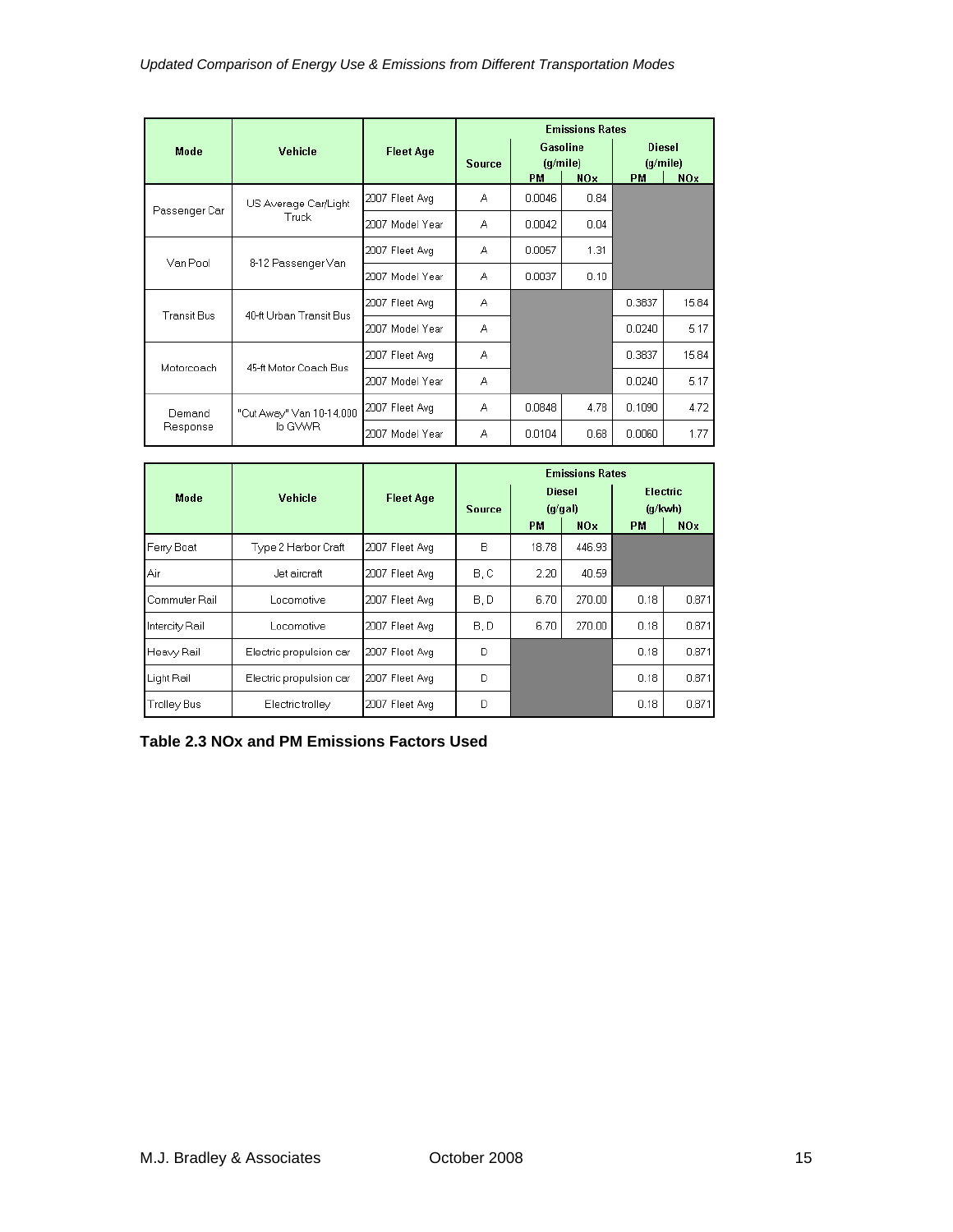## **3 Calculation Methodology**

## *3.1 Energy Use & CO2 Emissions*

The first step in the analysis was to convert Total Annual Fuel used by each mode to units of Diesel Equivalent Gallons (DEG), using Equation 1 for liquid fuels and Equation 2 for electricity<sup>4</sup>:

Annual DEG = Fuel Energy Content ( $btu/gal$ ) ÷ Diesel Energy Content ( $btu/gal$ ) x Annual Fuel (gal)

*Equation 1* 

Annual DEG = Annual Energy (kwh) x  $3,412$  btu/kwh  $\div$  Diesel Energy Content (btu/gal)

*Equation 2* 

The energy content of the relevant fuels is shown in Table 3.1

The energy intensity metrics presented in the analysis were calculated using Equations 3 and 4:

Passenger Miles per DEG (Pass-mi/DEG) = Annual Passenger Miles ÷ Annual DEG

*Equation 3* 

Btu per Passenger Mile (btu/pass-mi) = Annual DEG x 138,000 btu/DEG  $\div$  Annual Passenger Miles

*Equation 4*

For all liquid and gaseous fuels carbon dioxide emissions per gallon of fuel burned were calculated using Equation 5 and total carbon dioxide emissions for each mode were calculated using Equation 6. The fuel properties used in Equation 5 are shown in Table 3.1. Carbon dioxide emissions per passenger mile were calculated using Equation 7.

 $CO<sub>2</sub> (g/gal) = 44 (CO<sub>2</sub>) + 12 (C<sub>mw</sub>) x 453.6 g/lb x Fuel Density (lb/gal) x Fuel Wt % Carbon$ 

*Equation 5*

Total CO<sub>2</sub> (g) = Sum (CO<sub>2</sub> (g/gal) x Annual Gallons)<sub>All fuels</sub> + Electricity (kwh) x 600.6 g CO<sub>2</sub>/kwh<sup>5</sup>

*Equation 6*

 $CO<sub>2</sub>$  per Passenger Mile (g/pass-mi) = Total  $CO<sub>2</sub>$  (g)  $\div$  Annual Passenger Miles

*Equation 7* 

 $\overline{a}$ 

 $<sup>4</sup>$  Note that CNG fuel usage in the NTD database was already expressed in units of DEG</sup>

 $^5$  This is the US industry average for electricity production in 2007, per Report # DOE/EIA-0383(2007). Depending the mix of fuels for electricity production regional values could be lower or higher.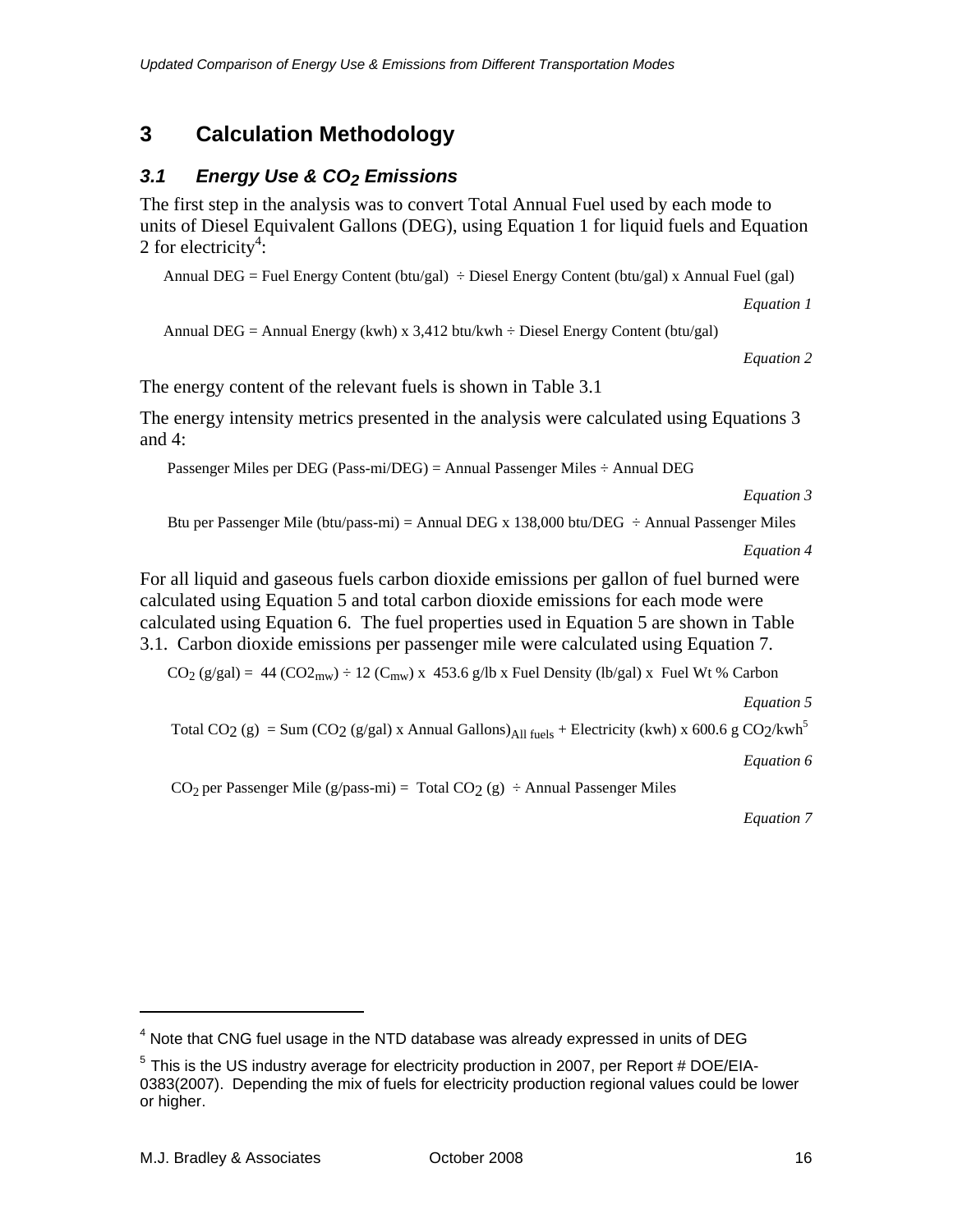| <b>Fuel</b>          | <b>Energy</b><br>(btu/gal) | <b>Density</b><br>(Ib/gal) | Weight %<br><b>Carbon</b> | $CO2$ g/gal |
|----------------------|----------------------------|----------------------------|---------------------------|-------------|
| <b>Diesel</b>        | 138,000                    | 7.1                        | 87%                       | 10,274      |
| Gasoline             | 114,000                    | 6.0                        | 85%                       | 8,482       |
| <b>LPG</b>           | 91,330                     | 4.4                        | 82%                       | 6,042       |
| <b>LNG</b>           | 73,500                     | 3.2                        | 75%                       | 4,017       |
| CNG (DEG)            | 138,000                    | 6.0                        | 75%                       | 7,517       |
| Kerosene             | 135,000                    | 6.9                        | 86%                       | 9,935       |
| <b>B20 Biodiesel</b> | 135,613                    | 7.0                        | 84%                       | 9,748       |

**Table 3.1 Fuel Properties Used in the Analysis** 

## *3.2 NOx and PM Emissions*

For onroad vehicle/modes powered by diesel fuel and gasoline, NOx and PM emissions per passenger-mile (g/pass-mi) were calculated using Equation 8. This analysis assumed that all passenger cars and van pool vehicles are powered by gasoline and that all transit buses and coach buses are powered by diesel fuel<sup>6</sup>.

Emissions (g/pass-mi) = Emissions Rate (g/mi) x mi/DEG  $\div$  pass-mi/DEG

*Equation 8* 

For the Demand Response mode approximately 26% of fuel used nationally is gasoline or natural gas<sup>7</sup> and 74% is diesel. For this mode, average emissions were calculated using Equation 9.

Emissions (g/pass-mi) =  $(0.74 \times \text{Diesel (g/pass-mi)}) + (0.26 \times \text{Gasoline (g/pass-mi)})$ 

*Equation 9* 

For nonroad vehicles/modes powered by diesel fuel NOx and PM emissions per passenger-mile (g/pass-mi) were calculated using Equation 10:

Emissions (g/pass-mi) = Emissions Rate (g/DEG)  $\div$  pass-mi/DEG

*Equation 10* 

For vehicles/modes powered by electricity NOx and PM emissions per passenger-mile (g/pass-mi) were calculated using Equation 11:

Emissions (g/pass-mi) = Emissions Rate (g/kwh) x 40.45 kwh/DEG  $\div$  pass-mi/DEG

1

 $^6$  In 2006, approximately 21% of the fuel (DEG) used to power transit buses was natural gas. This analysis assumes that the emissions from the natural gas vehicles in the fleet are accounted for in the MOBILE6.2 fleet average diesel bus emissions factors. To the extent that they are not, this analysis may slightly overstate average PM and NOx emissions from transit buses.

 $7$  MOBILE6.2 does not include emissions factors for natural gas vehicles. This analysis assumes that emissions levels from light-duty natural gas engines are similar to those from light-duty gasoline engines.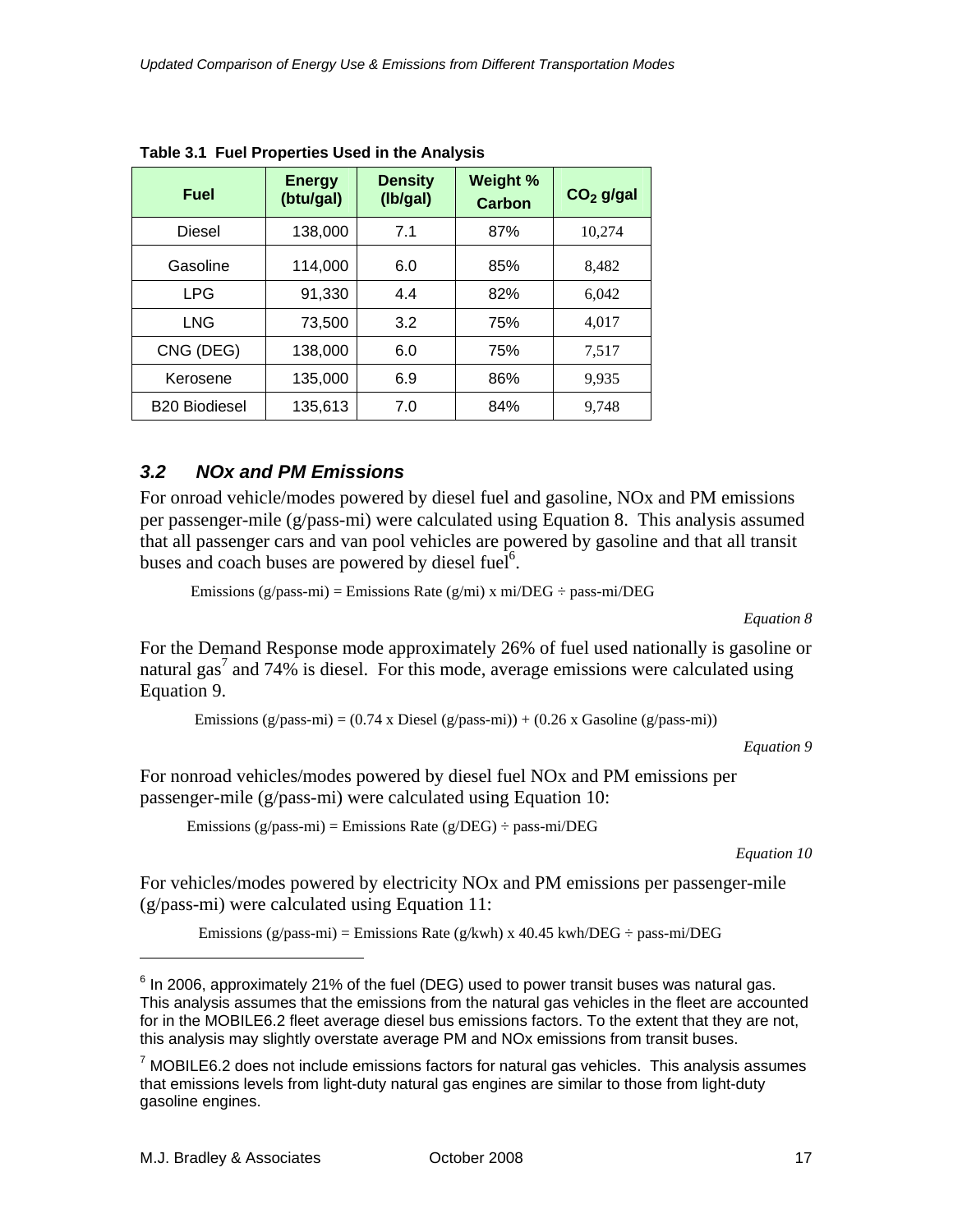*Equation 11* 

Commuter Rail and Intercity Rail vehicles can be powered by either electricity of diesel. For these modes average emissions were calculated using Equation 12

Emissions (g/pass-mi) = (% Diesel x Diesel (g/pass-mi)) + (% Electricity x Electricity (g/pass-mi))

*Equation 12*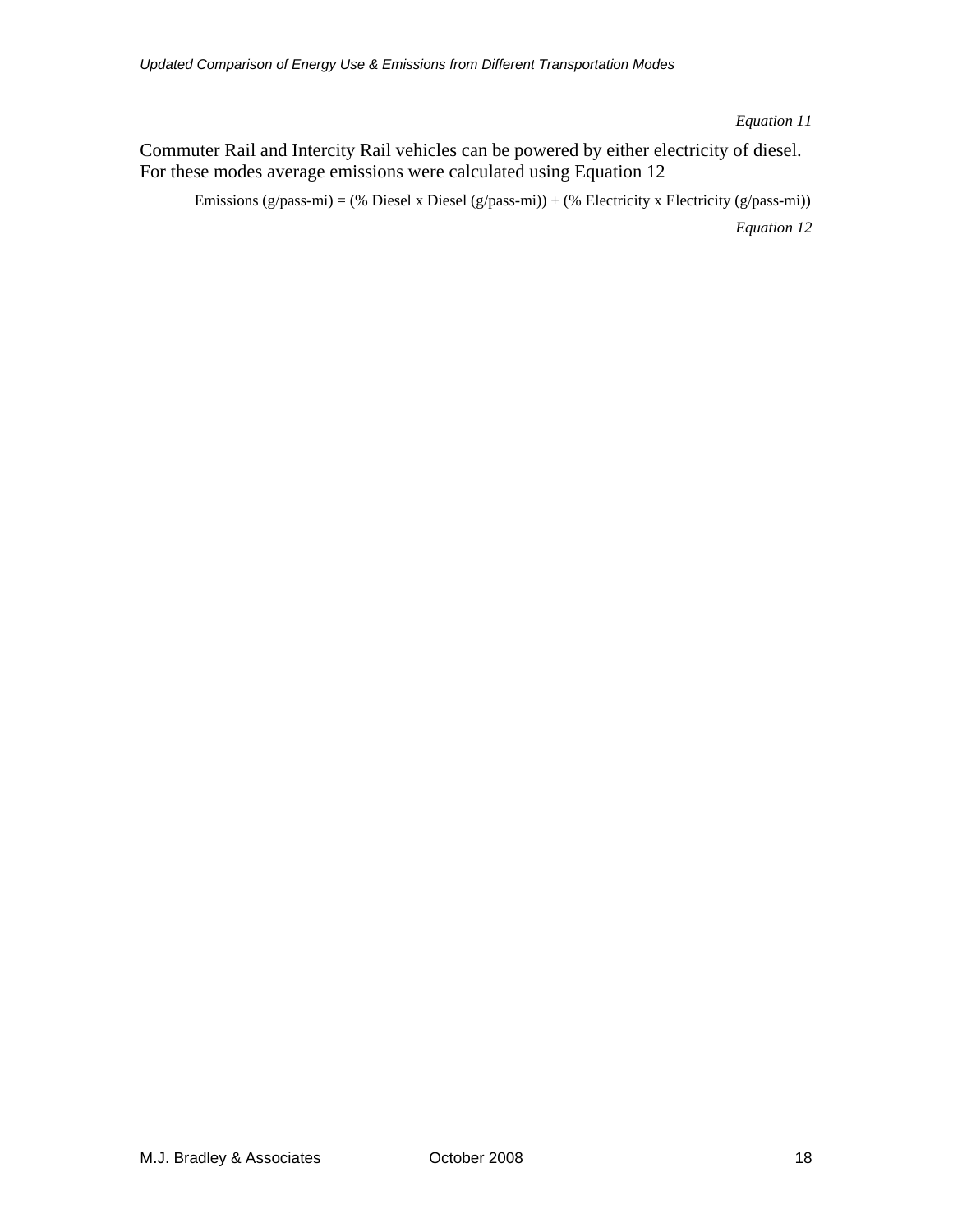## **APPENDIX A**

## **National Transit Database Mode Definitions**

#### **Buses (Urban Transit Bus)**

Vehicle Type: Rubber-tired passenger vehicles powered by diesel, gasoline, battery or alternative fuel engines contained within the vehicle. Vehicles in this category do not include articulated, double-decked, or school buses.

#### **Commuter Rail**

A transit mode that is an electric or diesel propelled railway for urban passenger train service consisting of local short distance travel operating between a central city and adjacent suburbs. Service must be operated on a regular basis by or under contract with a transit operator for the purpose of transporting passengers within urbanized areas (UZAs), or between urbanized areas and outlying areas.

Such rail service, using either locomotive hauled or self-propelled railroad passenger cars, is generally characterized by:

- Multi-trip tickets
- Specific station to station fares
- Railroad employment practices, and
- Usually only one or two stations in the central business district.

It does not include:

- Heavy rail (HR) rapid transit, or
- Light rail (LR) / streetcar transit service.

Intercity rail service is excluded, except for that portion of such service that is operated by or under contract with a public transit agency for predominantly commuter services. Predominantly commuter a service means that for any given trip segment (i.e., distance between any two stations), more than 50 percent of the average daily ridership travels on the train at least three times a week. Only the predominantly commuter service portion of an intercity route is eligible for inclusion when determining commuter rail (CR) route miles.

#### **Demand Response**

Shared use transit service operating in response to calls from passengers or their agents to the transit operator, who schedules a vehicle to pick up the passengers to transport them to their destinations.

#### **Ferryboat**

A transit mode comprised of vessels carrying passengers and / or vehicles over a body of water that are generally steam or diesel powered.

Intercity ferryboat (FB) service is excluded, except for that portion of such service that is operated by or under contract with a public transit agency for predominantly commuter services. Predominantly commuter a service means that for any given trip segment (i.e., distance between any two piers), more than 50 percent of the average daily ridership travels on the ferryboat on the same day. Only the predominantly commuter service portion of an intercity route is eligible for inclusion when determining ferryboat (FB) route miles.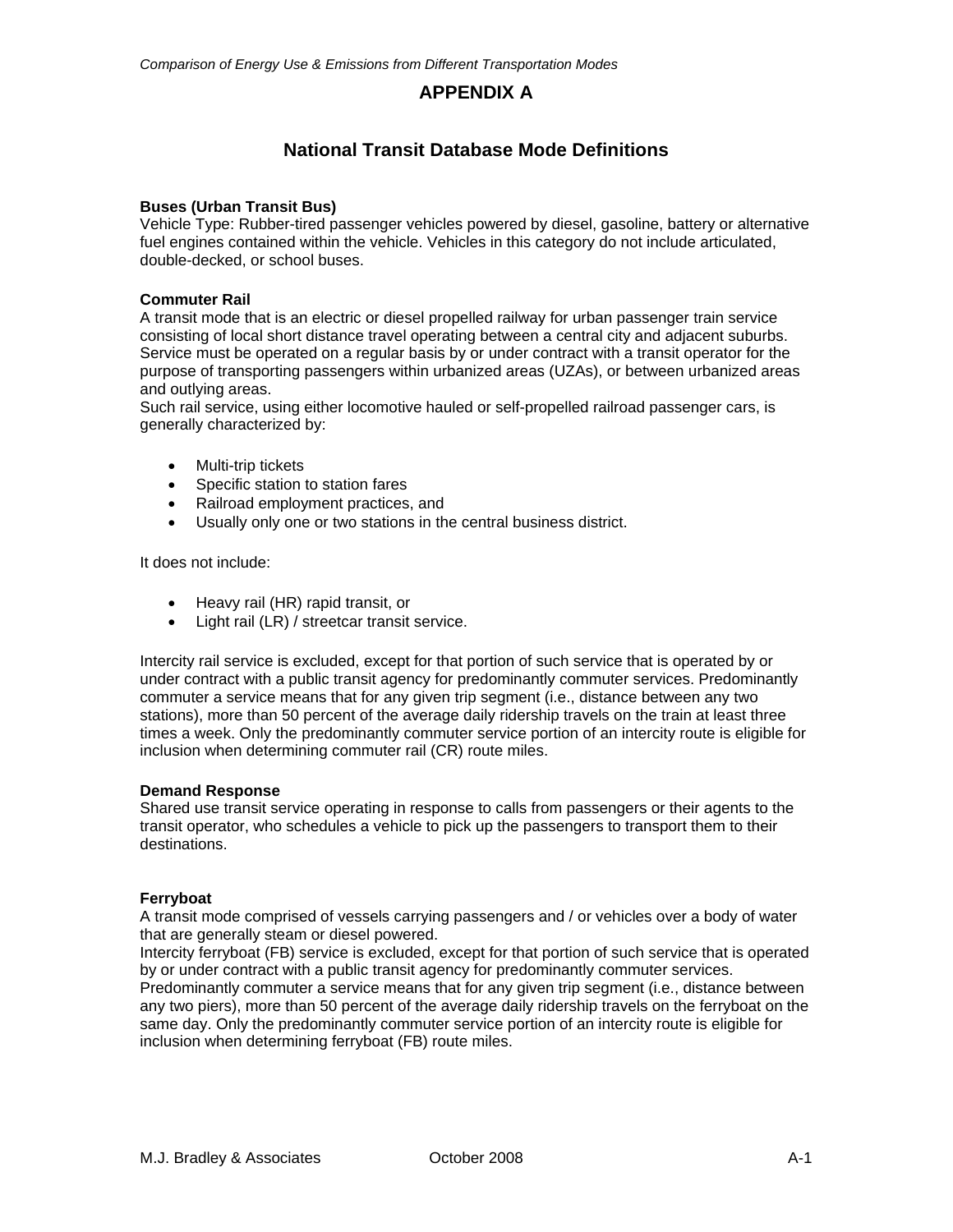## **APPENDIX A**

#### **Ferryboats**

Vehicle Type: Vessels for carrying passengers and / or vehicles over a body of water. The vessels are generally steam or diesel powered conventional ferry vessels. They may also be hovercraft, hydrofoil and other high speed vessels.

#### **Heavy Rail (Heavy Urban Rail)**

A transit mode that is an electric railway with the capacity for a heavy volume of traffic. It is characterized by:

- High speed and rapid acceleration passenger rail cars operating singly or in multi-car trains on fixed rails
- Separate rights-of-way (ROW) from which all other vehicular and foot traffic are excluded
- Sophisticated signaling, and
- High platform loading.

#### **Heavy Rail Passenger Cars**

Vehicle Type: Rail cars with:

- Motive capability
- Driven by electric power taken from overhead lines or third rails
- Configured for passenger traffic

Usually operated on exclusive right-of-way (ROW).

#### **Light Rail**

A transit mode that typically is an electric railway with a light volume traffic capacity compared to heavy rail (HR). It is characterized by:

- Passenger rail cars operating singly (or in short, usually two car, trains) on fixed rails in shared or exclusive right-of-way
- Low or high platform loading, and
- Vehicle power drawn from an overhead electric line via a trolley or a pantograph.

#### **Light Rail Vehicles**

Vehicle Type: Rail cars with:

- Motive capability
- Usually driven by electric power taken from overhead lines
- Configured for passenger traffic

Usually operating on exclusive rights-of-way (ROW).

#### **Trolleybus (Electric Trolley Bus)**

A transit mode comprised of electric rubber-tired passenger vehicles, manually steered and operating singly on city streets. Vehicles are propelled by a motor drawing current through overhead wires via trolleys, from a central power source not onboard the vehicle.

#### **Trolleybuses**

Vehicle Type: Rubber-tired, electrically powered passenger vehicles operated on city streets drawing power from overhead lines with trolleys.